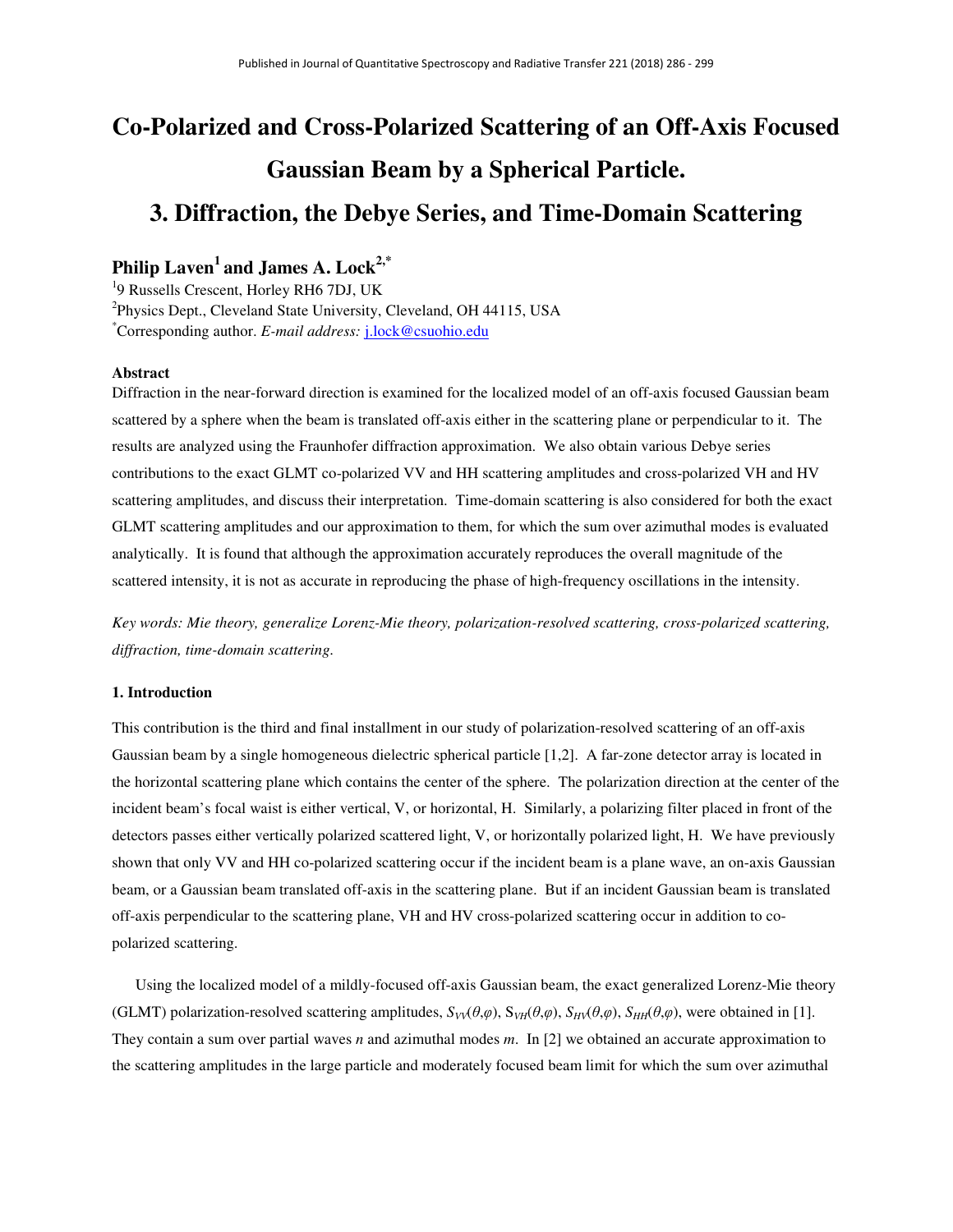modes can be evaluated analytically. In this manuscript we investigate additional features of polarization-resolved scattering, both in the frequency-domain and in the time-domain.

The body of the manuscript proceeds as follows. In Sec.2, for convenience, we repeat the results of [1,2] that will be used here. In Sec. 3 we examine diffraction for near-forward scattering, and analyze the differences in the diffraction signature when the incident beam is translated off-axis in the scattering plane and perpendicular to it. Our analysis is based on the close analogy between GLMT-Debye-series diffraction by a sphere and Fraunhofer diffraction by a circular obstacle [3,4]. In Sec.4 we comment on the principal features of the *p*=0,1,2,3 terms of the Debye series expansion of the exact GLMT scattering amplitudes, corresponding to diffraction-plus-external reflection of the partial waves, transmission, and transmission following one or two internal reflections. In Sec.5, we compute time-domain scattering for both the exact GLMT scattering amplitudes, and for our approximation to them. We find that although the time-domain signature of the exact GLMT scattering amplitudes behaves as expected, the time-domain signature of our approximation contains a number of artifacts and distortions. This is because our approximation renders the overall magnitude of the scattered intensity correctly, but fails to faithfully reproduce the phase of high-frequency oscillations in the intensity. Lastly, our final conclusions are stated in Sec.6.

#### **2. Off-Axis Scattering by a Focused Gaussian Beam**

The incident Gaussian beam has peak electric field strength *E*0, wavelength *λ*, wave number *k*=2π/*λ*, angular frequency *ω,* implicit time dependence exp(-i*ωt*), and confinement parameter

$$
s = \lambda/(2\pi w_0) \tag{1}
$$

The beam's electric field half-width is  $w_0$ , and the center of the beam's focal waist is located at ( $\rho_0, \varphi_0$ ) in the *z*=0 plane whose origin coincides with the center of the scattering particle. The homogeneous spherical particle has radius *a* and refractive index *M*. The *r*→∞ far-zone scattered electric and magnetic fields are

$$
\mathbf{E}_{\text{scatt}}(r,\theta,\varphi) = (\mathrm{i}E_0/kr) \exp(\mathrm{i}kr) \left[ S_2(\theta,\varphi) \mathbf{u}_0 - S_1(\theta,\varphi) \mathbf{u}_\varphi \right]
$$
(2a)

$$
\mathbf{B}_{scatt}(r,\theta,\varphi) = (iE_0/ckr) \exp(ikr) \left[ S_1(\theta,\varphi) \mathbf{u}_{\theta} + S_2(\theta,\varphi) \mathbf{u}_{\varphi} \right] ,
$$
 (2b)

where  $\varphi$  is the azimuthal angle of the scattering plane with respect to the *xz* plane,  $\theta$  is the scattering angle in that plane, and *c* is the speed of light. If the electric field of the localized model of an incident Gaussian beam is *x*polarized at the center of its focal waist, the far-zone GLMT scattering amplitudes are [1]

$$
S_1(\theta, \varphi; \rho_0, \varphi_0) = i \sum_{n=1}^{\infty} c_n F_n (n+1/2) b_n I_1(Q_n) \tau_n^{0}(\theta) \sin(\varphi_0)
$$
  
+  $i \sum_{n=1}^{\infty} c_n F_n (n+1/2) b_n \sum_{m=1}^n [-i/(n+1/2)]^m \tau_n^{m}(\theta) \times [I_m(Q_n) \sin(m\chi) \cos(\varphi_0) + I_m^{+}(Q_n) \cos(m\chi) \sin(\varphi_0)]$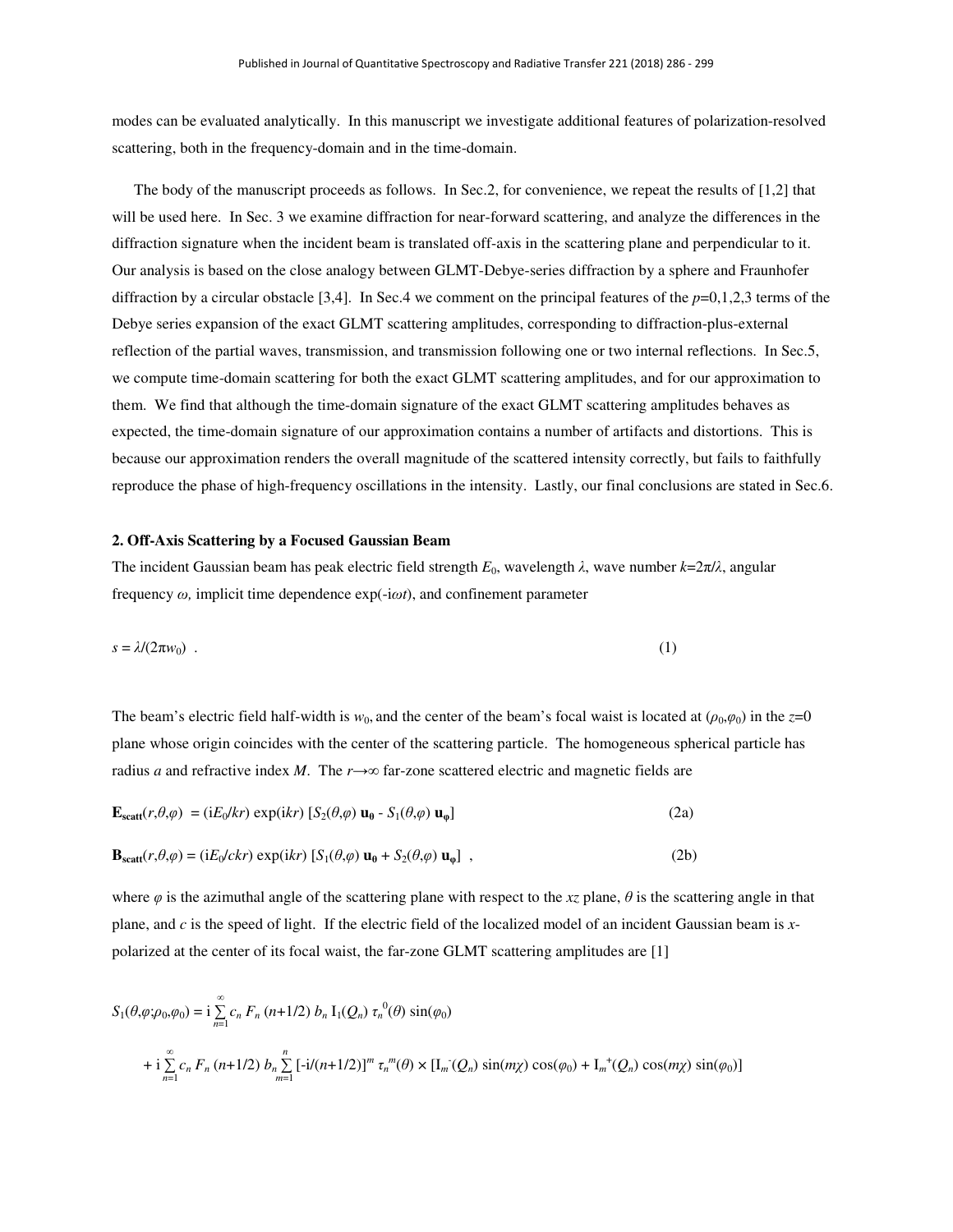+ i 
$$
\sum_{n=1}^{\infty} c_n F_n (n+1/2) a_n \sum_{m=1}^n [ -i/(n+1/2) ]^m m \pi_n^m(\theta) \times [ I_m^+(Q_n) \sin(m\chi) \cos(\varphi_0) + I_m^-(Q_n) \cos(m\chi) \sin(\varphi_0) ]
$$
 (3a)

and

$$
S_{2}(\theta,\varphi;\rho_{0},\varphi_{0}) = i \sum_{n=1}^{\infty} c_{n} F_{n} (n+1/2) a_{n} I_{1}(Q_{n}) \tau_{n}^{0}(\theta) \cos(\varphi_{0})
$$
  
+ 
$$
i \sum_{n=1}^{\infty} c_{n} F_{n} (n+1/2) a_{n} \sum_{m=1}^{n} [-i/(n+1/2)]^{m} \tau_{n}^{m}(\theta) \times [I_{m}^{+}(Q_{n}) \cos(m\chi) \cos(\varphi_{0}) - I_{m}^{-}(Q_{n}) \sin(m\chi) \sin(\varphi_{0})]
$$
  
+ 
$$
i \sum_{n=1}^{\infty} c_{n} F_{n} (n+1/2) b_{n} \sum_{m=1}^{n} [-i/(n+1/2)]^{m} m \pi_{n}^{m}(\theta) \times [I_{m}^{-}(Q_{n}) \cos(m\chi) \cos(\varphi_{0}) - I_{m}^{+}(Q_{n}) \sin(m\chi) \sin(\varphi_{0})], \qquad (3b)
$$

where

$$
c_n \equiv (2n+1)/[n(n+1)] \tag{4a}
$$
  
\n
$$
F_n \equiv \exp(-\rho_0^2/w_0^2) \exp[-s^2 (n+1/2)^2]
$$
  
\n
$$
Q_n \equiv (n+1/2) \varepsilon \tag{4b}
$$
  
\n
$$
\varepsilon \equiv 2s\rho_0/w_0 \tag{4c}
$$
  
\n
$$
\chi \equiv \varphi - \varphi_0 , \tag{4e}
$$
  
\n
$$
I_m^{\pm}(Q_n) \equiv I_{m-1}(Q_n) \pm I_{m+1}(Q_n) , \tag{4f}
$$

 $I_m(Q_n)$  is a modified Bessel function, and  $a_n$  and  $b_n$  are the transverse magnetic (TM) and transverse electric (TE) partial wave scattering amplitudes of Lorenz-Mie theory, respectively. If the electric field of the incident Gaussian beam is instead *y*-polarized at the center of its focal waist,  $S_2$  is identical to  $S_1$  for an *x*-polarized beam with  $a_n$  and  $b_n$ interchanged, and  $S_1$  is the negative of  $S_2$  for an *x*-polarized beam with  $a_n$  and  $b_n$  interchanged. When the incident beam is polarized in the vertical *x* direction and the scattering plane is the horizontal *yz* plane with *φ*=±90°, the VV scattering amplitude is  $S_1(\theta, \varphi; \rho_0, \varphi_0)$  and the VH scattering amplitude is  $S_2(\theta, \varphi; \rho_0, \varphi_0)$ . When the incident beam is polarized in the horizontal *y* direction, the HV scattering amplitude is  $S_1(\theta, \varphi; \rho_0, \varphi_0)$  and the HH scattering amplitude is  $S_2(\theta, \varphi; \rho_0, \varphi_0)$ .

In [2] we developed an accurate transitional approximation for 0°≪*θ*≪180° to the co-polarized and crosspolarized scattering amplitudes of Eqs.(3a),(3b) if the particle is large, 2π*a*/*λ*≫1, and the beam is mildly focused, *s*<sup> $\ll$ 1. When the beam is translated off-axis in the  $\varphi_0$ =-90° direction in the  $\varphi$ =90° horizontal scattering plane, the</sup> scattering amplitudes were found to be approximately

$$
S_{VV}(\theta;\rho_0) \approx \sum_{n=1}^{\infty} c_n F_n b_n \left\{ \cosh(Q_n) \left[ B_0 + B_2 \left( 1 - Q_n^2 \right) - i A_2 Q_n \right] - i \sinh(Q_n) \left[ A_0 + A_2 \left( 1 - Q_n^2 \right) + i B_2 Q_n \right] \right\}
$$
  
+  $\sum c_n F_n a_n \left[ \cosh(Q_n) D_1 - i \sinh(Q_n) C_1 \right]$  (5)

and  $S<sub>HH</sub>( $\theta$ ;  $\rho_0$ ) was obtained from Eq.(5) by interchanging  $a_n$  and  $b_n$ , where$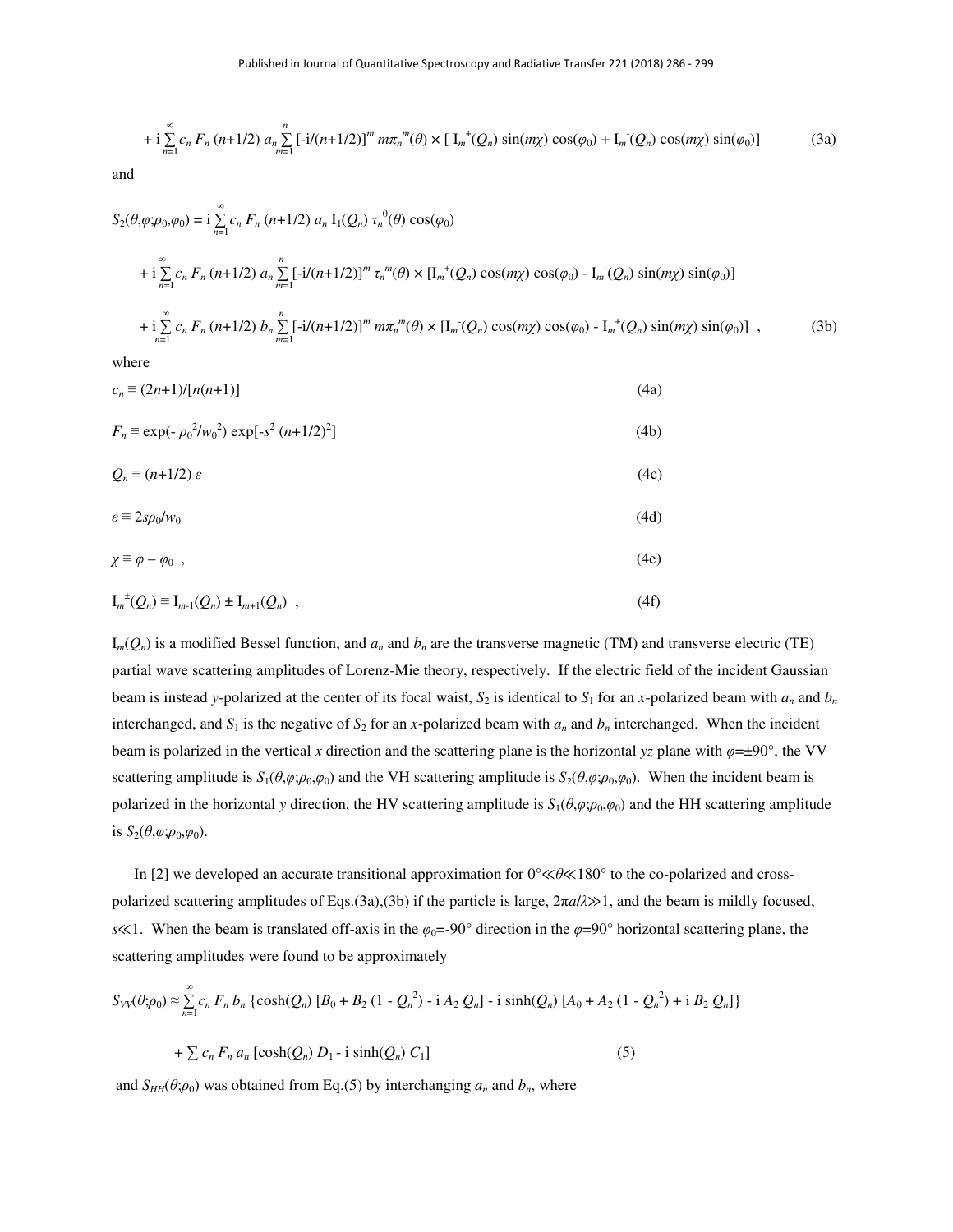$$
A_0 = -\Pi_n(\theta) N_n(\theta) - (3/8) \cos(\theta) T_n(\theta) / N_n(\theta) - (1/8) \sin(\theta) \Pi_n(\theta)
$$
 (6a)

$$
B_0 = T_n(\theta) - (3/8)\cos(\theta)\,\Pi_n(\theta) + (1/8)\sin(\theta)\,\Gamma_n(\theta)/N_n(\theta) \tag{6b}
$$

$$
C_1 = T_n(\theta) / N_n(\theta) \tag{6c}
$$

$$
D_1 = \Pi_n(\theta) \tag{6d}
$$

$$
A_2 = - (1/2) \cos(\theta) T_n(\theta) / N_n(\theta)
$$
 (6e)

$$
B_2 = -\left(1/2\right)\cos(\theta)\,\Pi_n(\theta) \quad . \tag{6f}
$$

The angular functions in Eqs.(6a)-(6f) are

$$
\Pi_n(\theta) \equiv [1/\sin(\theta)] \left\{ 2(n+1/2) / [\pi \sin(\theta)] \right\}^{1/2} \sin[(n+1/2)\theta - \pi/4]
$$
\n(7a)

$$
T_n(\theta) \equiv (n+1/2)\{2(n+1/2)/[\pi \sin(\theta)]\}^{1/2} \cos[(n+1/2)\theta - \pi/4].
$$
 (7b)

The cross-polarized scattering amplitudes  $S_{VH}(\theta;\rho_0)$  and  $S_{HV}(\theta;\rho_0)$  were identically zero.

If the beam is translated off-axis in the  $\varphi_0$ =180° direction perpendicular to the horizontal  $\varphi$ =90° scattering plane, the co-polarized scattering amplitudes were found to be approximately

$$
S_{VV}(\theta;\rho_0) \approx \sum_{n=1}^{\infty} c_n F_n \left\{ b_n \left[ B_0 + B_2 \left( 1 - Q_n^2 \right) \right] + a_n D_1 \right\},\tag{8}
$$

and  $S<sub>HH</sub>(\theta;\rho_0)$  was obtained from Eq.(8) by interchanging  $a_n$  and  $b_n$ . The cross-polarized scattering amplitudes were

$$
S_{VH}(\theta;\rho_0) \approx -i \sum_{n=1}^{\infty} c_n F_n Q_n [a_n \cos(\theta) - b_n] T_n(\theta) / N_n(\theta)
$$
\n(9a)

$$
S_{HV}(\theta;\rho_0) \approx -i \sum_{n=1}^{\infty} c_n F_n Q_n [a_n - b_n \cos(\theta)] T_n(\theta) / N_n(\theta) \quad . \tag{9b}
$$

The dominant contribution to the co-polarized scattering amplitudes of Eq.(8) using only  $B_0 = T_n(\theta)$ , is related to the cross-polarized scattering amplitudes of Eqs.(9a),(9b) by

$$
S_{VH}(\theta:\rho_0,\varphi_0) \approx -i\varepsilon \cos(\varphi_0) \left[ S_{VV}(\theta) - S_{HH}(\theta) \cos(\theta) \right] / \sin(\theta)
$$
 (10a)

$$
S_{HV}(\theta:\rho_0,\varphi_0) \approx -i\varepsilon \cos(\varphi_0) \left[ S_{VV}(\theta) \cos(\theta) - S_{HH}(\theta) \right] / \sin(\theta) \tag{10b}
$$

 Another accurate transitional approximation to the far-zone scattered electric field in the near-forward direction, *θ*~0°, was derived in [2] for a particle with 2π*a*/*λ*≫1, and a beam with *s*≪1. For an *x*-polarized incident Gaussian beam translated off-axis in an arbitrary direction, we found that

$$
\mathbf{E}_{\text{scatt}}(r, \theta, \varphi; \rho_0, \varphi_0) \approx \left[ i E_0/(kr) \right] \exp(ikr) \sum_{n=1}^{\infty} F_n(n+1/2) \times \left\{ (a_n + b_n) J_0(A_n) - (a_n - b_n) J_2(A_n) \left[ X \cos(2\varphi_0) + Y \sin(2\varphi_0) \right] \right\} \mathbf{u}_x
$$

+ [iE<sub>0</sub>/(kr)] exp(ikr) 
$$
\sum_{n=1}^{\infty} F_n (n+1/2) \times (a_n - b_n) J_2(A_n)
$$
 [Y cos(2 $\varphi_0$ ) - X sin(2 $\varphi_0$ )] **u**<sub>y</sub> . (11)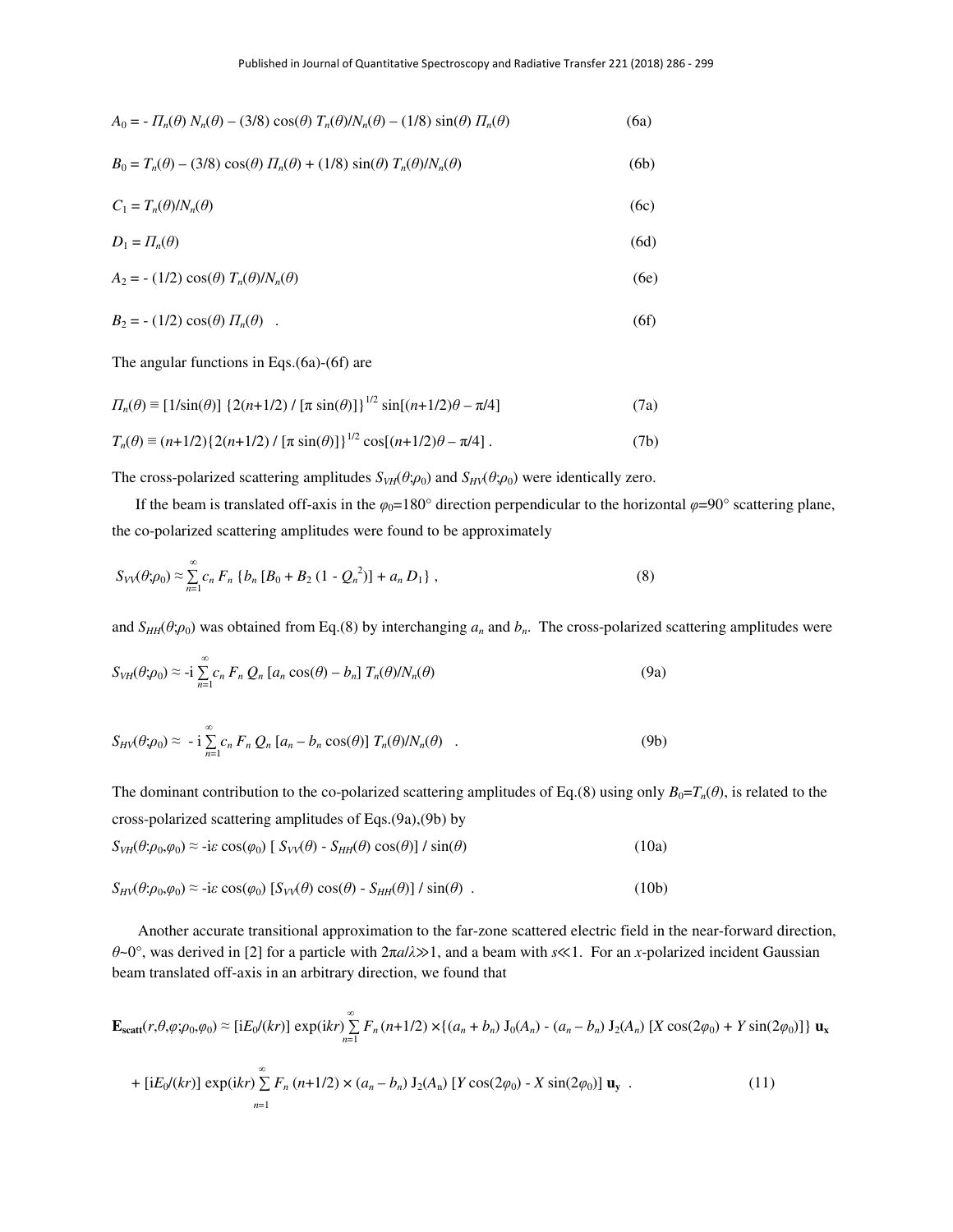The *x* component of Eq.(11) is  $\mathbf{E}_{VV}$  and the *y* component is  $\mathbf{E}_{VH}$ . Similarly, for a *y*-polarized incident Gaussian beam translated off-axis in an arbitrary direction, we found that

$$
\mathbf{E}_{\text{scatt}}(r, \theta, \varphi; \rho_0, \varphi_0) \approx [\text{i}E_0/(kr)] \exp(\text{i}kr) \sum_{n=1}^{\infty} F_n (n+1/2)
$$
  
×  $(a_n - b_n) \mathbf{J}_2(A_n) [Y \cos(2\varphi_0) - X \sin(2\varphi_0)] \mathbf{u}_x$   
+  $[\text{i}E_0/(kr)] \exp(\text{i}kr) \sum_{n=1}^{\infty} F_n (n+1/2)$   
× $\{(a_n + b_n) \mathbf{J}_0(A_n) + (a_n - b_n) \mathbf{J}_2(A_n) [X \cos(2\varphi_0) + Y \sin(2\varphi_0)]\} \mathbf{u}_y$ . (12)

The *x* component of Eq.(12) is  $\mathbf{E}_{\text{HV}}$  and the *y* component is  $\mathbf{E}_{\text{HH}}$ . For off-axis incidence in the  $\varphi_0 = -90^\circ$  direction in the horizontal scattering plane, now given by *φ*=±90° and *θ*≥0°,

$$
A_n = (n+1/2) \text{ (i.e } \pm \theta)
$$
 (13a)

$$
X = 1 \tag{13b}
$$

$$
Y = 0 \tag{13c}
$$

For off-axis incidence in the  $\varphi_0 = 180^\circ$  direction perpendicular to the horizontal scattering plane, again given by *φ*=±90° and *θ*≥0°,

| $A_n = (n+1/2) (\theta^2 - \varepsilon^2)^{1/2}$ | (14a) |
|--------------------------------------------------|-------|
|                                                  |       |

$$
X = -(\theta^2 + \varepsilon^2) / (\theta^2 - \varepsilon^2)
$$
 (14b)

$$
Y = \pm 2i \theta \varepsilon / (\theta^2 - \varepsilon^2) \tag{14c}
$$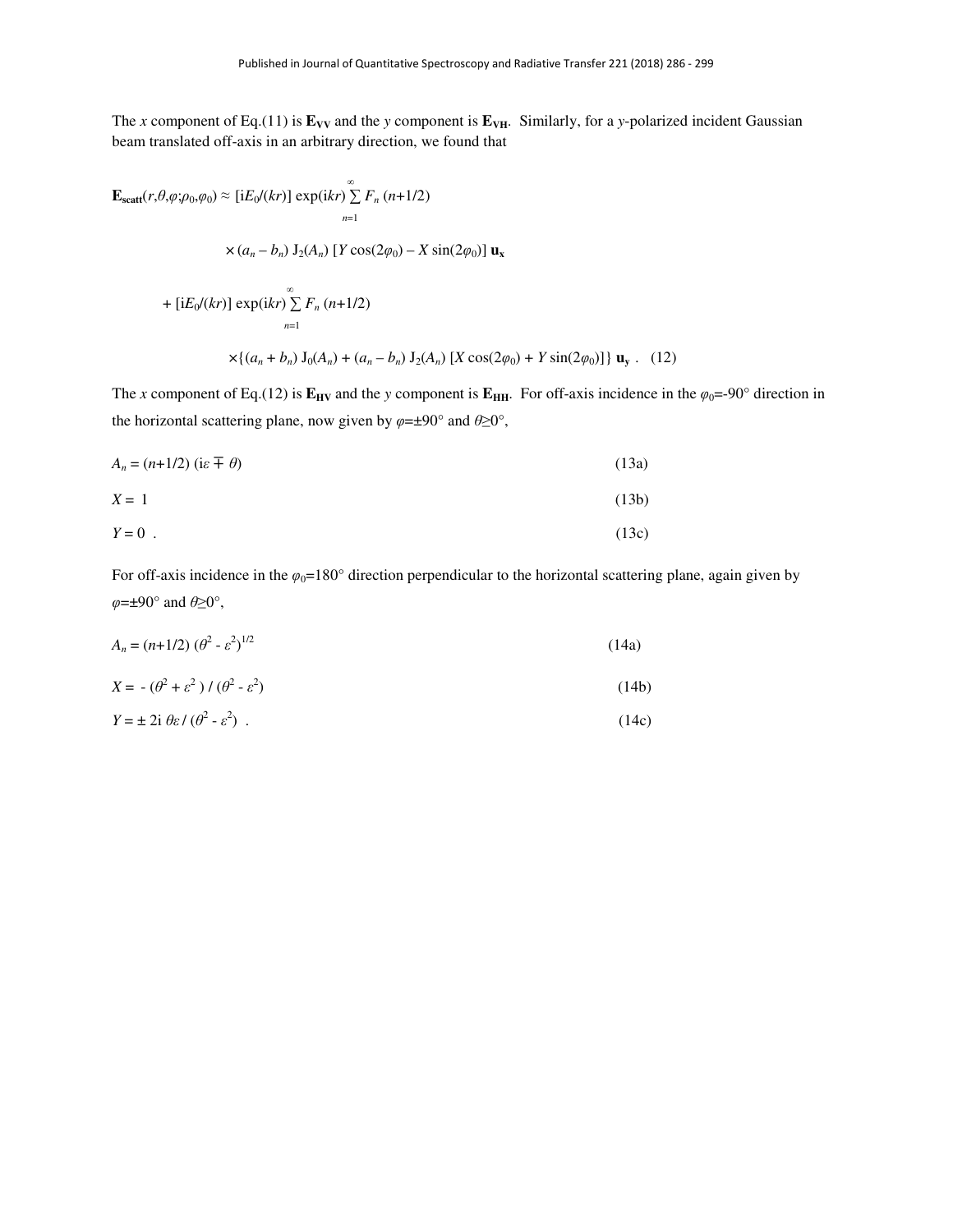

Fig.1. (a) A Gaussian beam of electric field half-width  $w_0$  incident off-axis in the horizontal scattering plane at  $\rho_0$ ,  $\varphi_0 = -90^\circ$  on a spherical particle of radius *a*. The center of the beam is at C. Near-forward transmitted rays are incident at T, and near-forward externally reflected rays are incident at R. (b) Near-forward exact GLMT scattered intensity of Eq.(3a) for off-axis incidence in the  $\varphi$ =90° scattering plane as a function of the scattering angle *θ* in the VV channel for  $λ=0.5145\mu$ m,  $w_0=20\mu$ m,  $ρ_0=40\mu$ m,  $φ_0=-90°$ ,  $a=43.3\mu$ m, and  $M=1.33$ . (c) The intensity of (b) along with that of the *p*=0,1 terms of the Debye series decomposition of the VV scattering amplitude.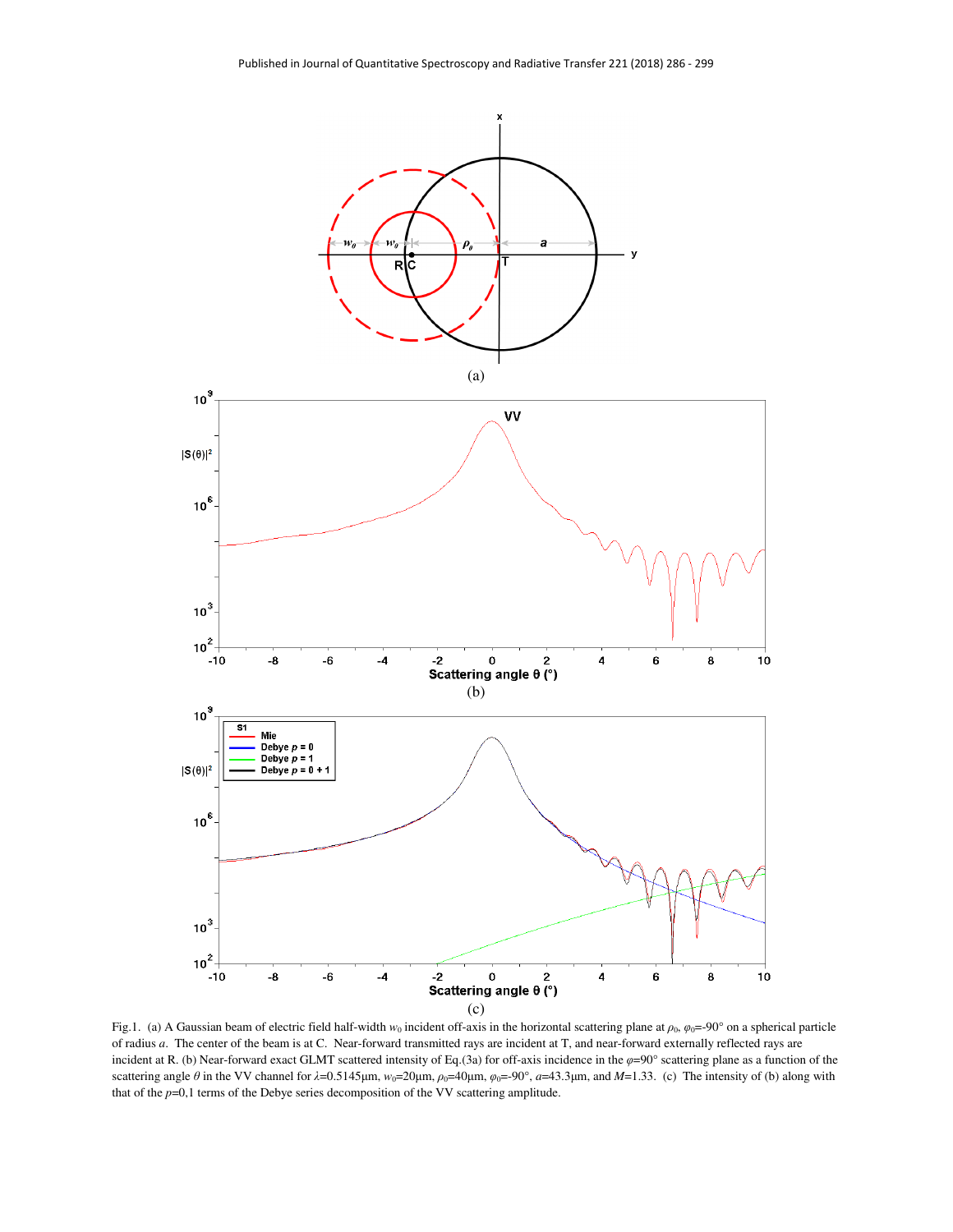## **3. The Role of Diffraction**

Figure 1a shows the geometry of a Gaussian beam with  $\lambda$ =0.5145μm,  $w_0$ =20μm that is translated off-axis with  $\rho_0$ =40μm,  $\varphi_0$ =-90° in the horizontal scattering plane, and is incident on a spherical particle with  $a$ =43.3μm, *M*=1.33 whose center is at the origin of coordinates. The figure's point of view is that of an observer on the –*z* axis looking at both the beam and particle in the *xy* plane. Figure 1b gives the exact co-polarized GLMT scattered intensity of Eq.(3a) in the VV channel for -10°≤*θ*≤10° in the horizontal *φ*=90° scattering plane, and is an enlarged version of the small-θ region in Fig.2 of [1]. The strong intensity peak centered on  $\theta=0^\circ$  is due to the azimuthal focusing produced by diffraction, and scaling as  $a^2$  rather than as  $a$  which is characteristic of geometrical optics. In ray theory, rays incident on the sphere equator in the horizontal scattering plane are transmitted through and reflected by the sphere in the same scattering plane, while rays incident in other planes of incidence,  $\varphi$ , remain in those other planes after interacting with the sphere. Thus in the context of ray theory, the falloff of the intensity in Fig.1b for negative *θ* is due to the combination of diffraction and near-forward externally reflected rays incident in the horizontal scattering plane at  $y_0 \approx a$ , denoted by R in Fig.1a, and having intensity

$$
I^{ray}_{p=0} \approx \exp[-2|\mathbf{p} - \mathbf{p}_0|^2 / w_0^2] = \exp[-2(43.3 - 40.0)^2 / (20.0)^2] = 0.947
$$
 (15)

with respect to the axial ray of unit intensity. The oscillatory structure for positive  $\theta$  is due to interference of diffraction with the much weaker directly transmitted rays incident in the horizontal scattering plane at small negative *y*0, denoted by T in Fig.1a, and having intensity

$$
I^{ray}_{p=1} \approx \exp[-2|\mathbf{p} - \mathbf{p_0}|^2 / w_0^2] = \exp[-2(40.0)^2/(20.0)^2] = 3.35 \times 10^{-4} \quad . \tag{16}
$$

This interpretation is reinforced by the Debye series calculation shown in Fig.1c.

Figure 2a shows the geometry of the same beam and particle, but with the beam now incident off-axis with  $\rho_0$ =40μm,  $\varphi_0$ =180° perpendicular to the horizontal scattering plane. Figure 2b gives the exact GLMT scattered intensity of Eqs.(3a),(3b) in the co-polarized VV and cross-polarized VH channels for -10°≤*θ*≤10° in the horizontal scattering plane, and is an enlarged version of the small-*θ* region in Fig.4 of [1]. The strong central diffraction peak rises six orders of magnitude above the near-constant background provided by the weak directly transmitted rays incident in the scattering plane at small  $y_0$ , denoted by T in Fig.2a, and having the intensity of Eq.(16). The contribution of the much weaker near-forward externally reflected rays that are incident at  $y_0 \approx \pm a$ , denoted by R in Fig.2a, and having intensity

$$
I^{ray}_{p=0} \approx \exp[-2|\mathbf{p} - \mathbf{p}_0|^2 / w_0^2] = \exp\{-2[(40.0)^2 + (43.3)^2]/(20.0)^2\} = 2.85 \times 10^{-8},\tag{17}
$$

is negligible in comparison to that of the near-forward transmitted rays. It should be stressed that Figs.1b,2b show the near-forward scattered intensity alone. In experimental situations, the far-zone beam fields must be added to the near-forward scattered fields to produce the total observed fields [5-8].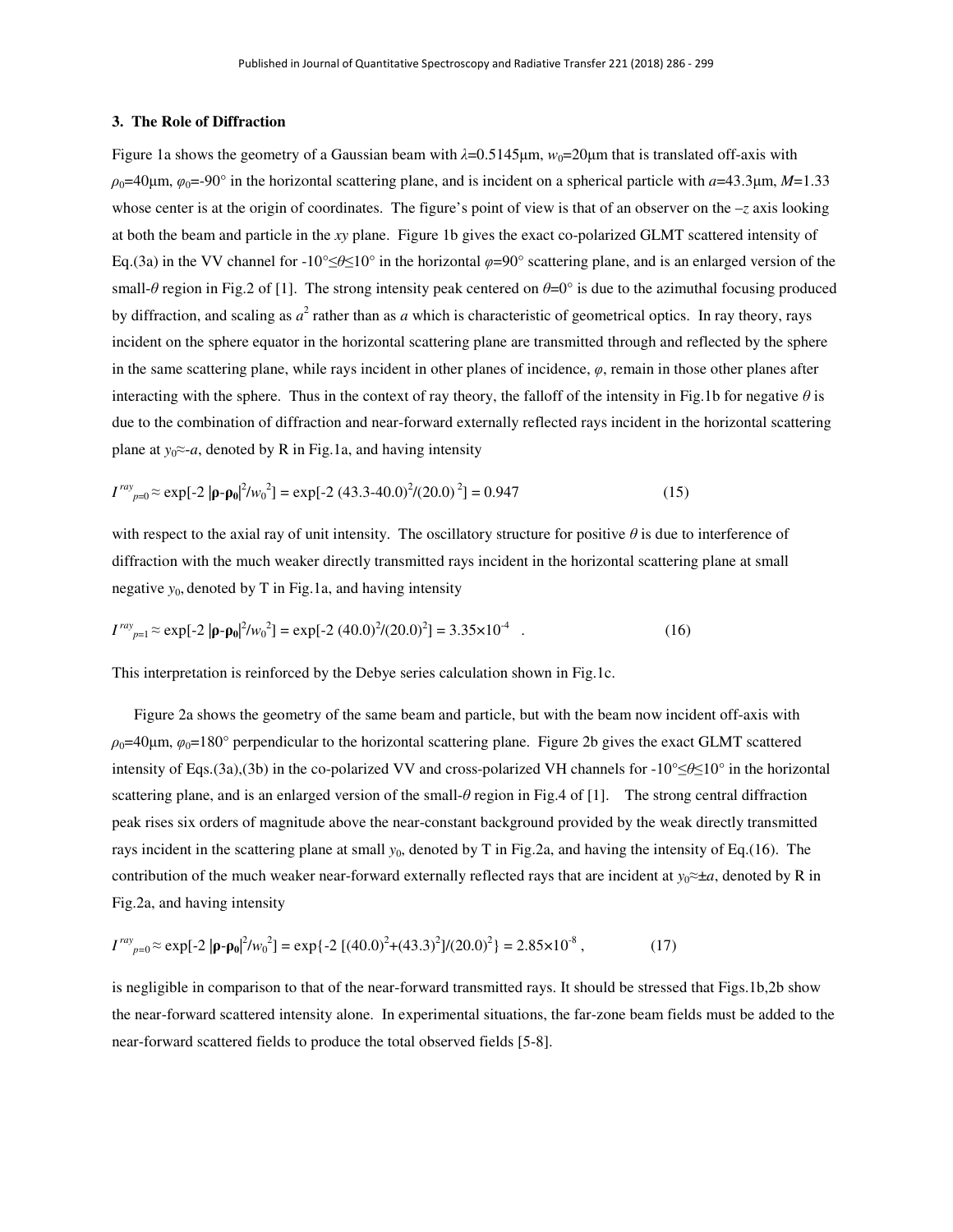

Fig.2. (a) A Gaussian beam of electric field half-width *w*<sub>0</sub> incident off-axis perpendicular to the horizontal scattering plane at  $\rho_0$ ,  $\varphi_0$ =180° on a spherical particle of radius *a*. The center of the beam is at C. Near-forward transmitted rays are incident at T, and near-forward externally reflected rays are incident at R. (b) Near-forward exact GLMT scattered intensity of Eqs.(3a),(3b) as a function of the scattering angle *θ* in the VV and VH channels for  $\lambda$ =0.5145μm,  $w_0$ =20μm,  $\rho_0$ =40μm,  $\varphi_0$ =180°, *a*=43.3μm, *M*=1.33, and  $\varphi$ =90°.

Although the size of the VV diffracted intensity peak is by definition the same for off-axis incidence in the scattering plane and perpendicular to it  $(2.28 \times 10^8$  in this example), it was noted in [9,10] that the width and shape of the diffraction patterns are very different. This can be understood using three related arguments, each being more detailed and realistic than the preceding one. The first argument is that since the diffracted field is approximately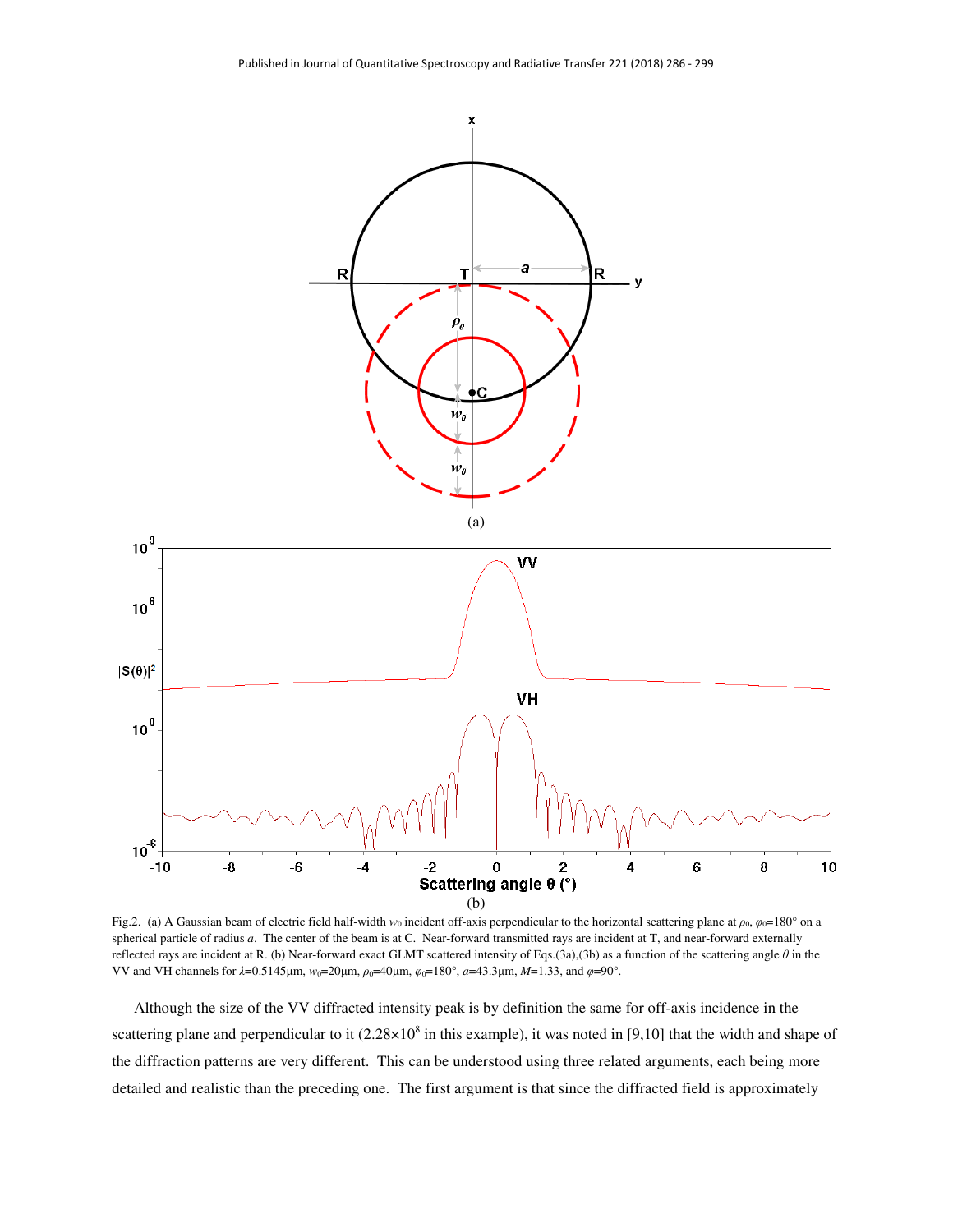the Fourier transform of the beam's electric field after being apertured by the particle [3,4], the difference in the diffraction profiles for off-axis incidence in the scattering plane and perpendicular to it can be understood in terms of the size-bandwidth theorem for Fourier transforms. Since the fraction of the beam not obscured along the *y* axis by the sphere in Fig.1a is smaller than the fraction not obscured in the *y* direction tangent to the lower edge of the sphere in Fig.2a, its far-zone diffraction pattern in the *y* direction in Fig.1b should be wider than it is in Fig.2b. Also, since the section through the beam taken in the *y* direction tangent to the lower edge of the sphere in Fig.2a is Gaussian, the diffracted field in Fig.2b should be Gaussian as well.



Fig.3. Near-forward exact GLMT VV scattered intensity of Fig.1b as a function of the scattering angle *θ* for off-axis incidence in the scattering plane, along the approximation of Eqs.(11),(13a)-(13c) for 0°≤|*θ*|≤2° and the approximation of Eq.(5) for 2°≤|*θ*|≤10°.



Fig.4. Near-forward exact GLMT VV and VH scattered intensity of Fig.2b as a function of the scattering angle *θ* for off-axis incidence perpendicular to the scattering plane, along with the approximation of Eqs.(11),(14a)-(14c) for 0°≤|*θ*|≤2° and the approximation of Eqs.(8),(9a) for 2°≤|*θ*|≤10°.

Figure 3 shows the near-forward scattered VV intensity of Fig.1b for off-axis incidence in the scattering plane along with the small-angle transitional approximation of Eq.(11) for 0°≤|*θ*|≤2° and the large-angle transitional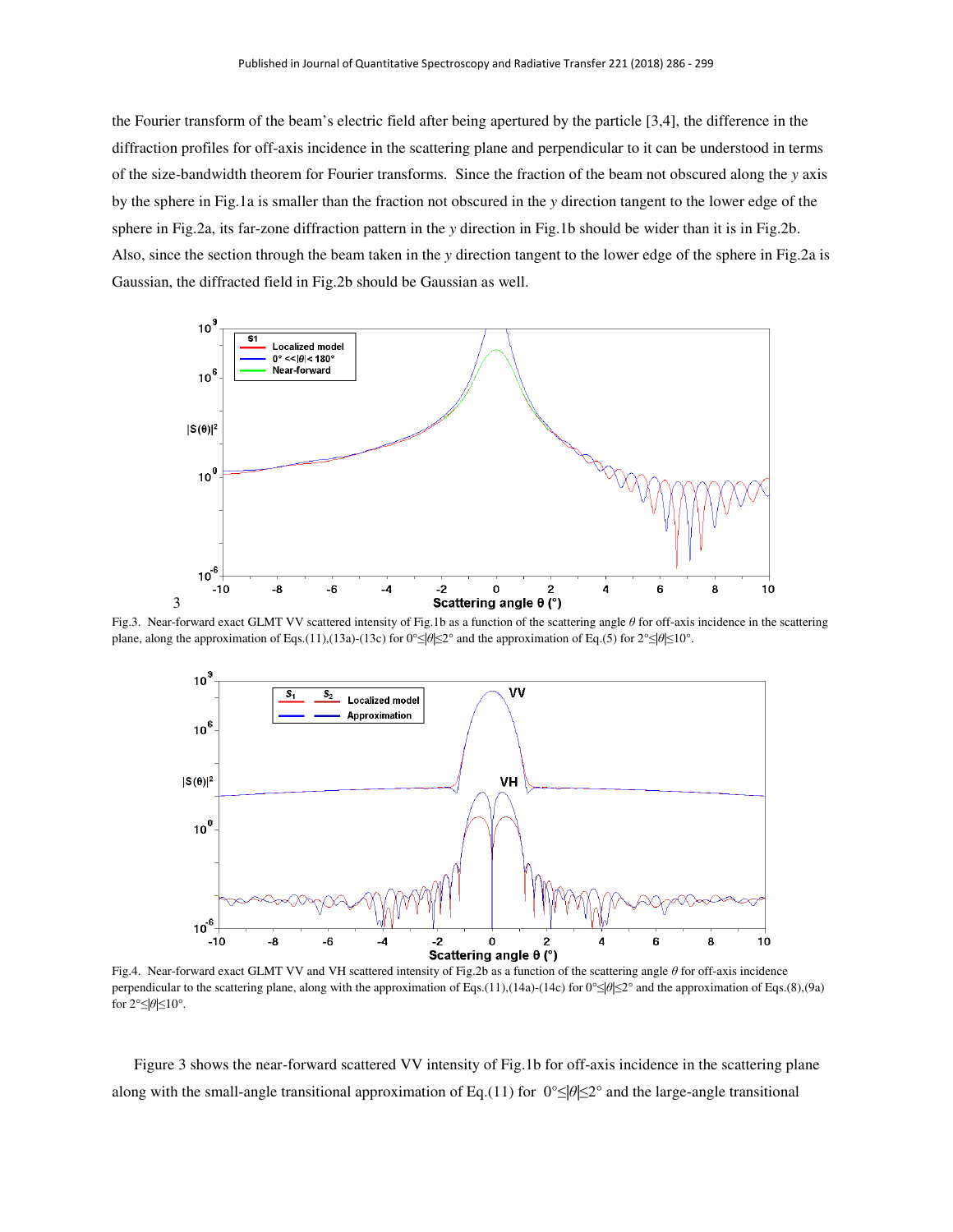approximation of Eq.(5) for 2°≤|*θ*|≤10°. The large-angle approximation was not considered for angles smaller than 2° because it diverges as *θ*→0°. Similarly, the small-angle approximation was not considered for angles larger than 2° because the computer subroutine we used for the Bessel function of a complex argument was found to become unstable for arguments larger in magnitude than 20, which for our example corresponds to |*θ*|≥2.24° for the highest included partial wave. Figure 4 shows the near-forward scattered VV and VH intensity of Fig.2b for off-axis incidence perpendicular to the scattering plane along with the two approximations with the same crossover point of *θ*=2°, using Eqs.(8),(9a) rather than Eq.(5) for the large-angle approximation. In each of the two cases the two approximations fit the general magnitude of the VV scattered intensity quite well, and they also do a reasonable job reproducing the basic structure of the much weaker VH scattered intensity. But the interference structure of the *p*=0,1 terms of the Debye series in Fig.3 is rendered 180° out of phase with respect to that of the exact GLMT intensity. This will be commented on in depth in Sec.5.

In order to understand the shape of the diffraction peak on a more quantitative level, we define diffraction of the incident beam by the sphere to be the portion of the scattering amplitudes that is independent of the sphere's composition (see pp.209-210 of [11], and [12]). In the context of the Debye series expansion of the partial wave scattering amplitudes [13-17], this corresponds to  $a_n=b_n=1/2$ , which are then substituted into the near-forward approximation to the GLMT scattered electric field of Eqs.(11),(12). We then obtain

$$
E_{VV}^{differential}(\theta,\varphi;\rho_0,\varphi_0) = E_{HH}^{differential}(\theta,\varphi;\rho_0,\varphi_0) \approx \left[iE_0/(kr)\right] \sum_{n=1}^{\infty} F_n(n+1/2) \mathbf{J}_0(A_n)
$$
(18a)

$$
E_{VH}^{differential}(\theta, \varphi; \rho_0, \varphi_0) = E_{HV}^{differential}(\theta, \varphi; \rho_0, \varphi_0) = 0
$$
 (18b)

Equation (18b) suggests that diffraction is polarization-preserving, and thus will not contribute to the cross-polarized intensity observed in Fig.2b. This is not unexpected since diffraction of a plane wave by a straight-edge obstacle is also polarization-preserving when the incident wave is polarized either parallel or perpendicular to the edge (see Sec.11.5 of [18]). An alternate but equivalent interpretation of diffraction is given in [4]. In the appendix of [2] it was shown that when the van de Hulst localization principle (see pp.208-209 of [11]) is applied to Eq.(18a) for a large particle, 2π*a*/*λ*≫1, to approximately convert the sum over partial waves *n* into an integral over the impact parameter  $k\rho'$  via  $(n+1/2) \rightarrow k\rho'$ , the result is identical to Fraunhofer diffraction of a Gaussian beam by a circular obstacle of radius *a*,

$$
E^{differential}(r,\theta,\varphi;\rho_0,\varphi_0) = [iE_0/(kr)] \exp(ikz) \exp(-\rho_0^2/w_0^2)
$$
  

$$
k_a
$$
  

$$
\times \int (k\rho') d(k\rho') \exp[-s^2 (k\rho')^2] J_0(A) ,
$$
  

$$
k\rho' = 0
$$
 (19)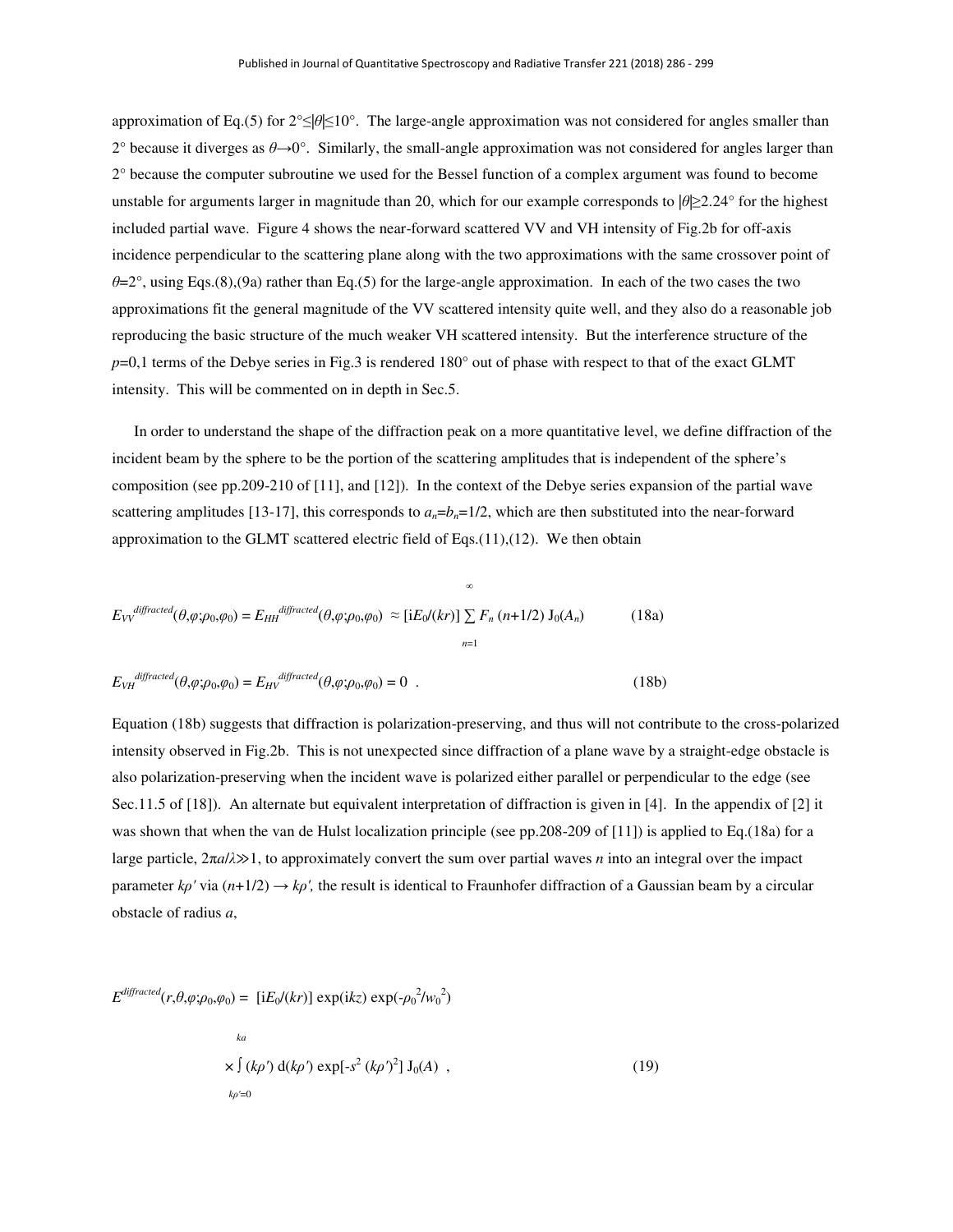where

$$
A = (k\rho')\left[\theta^2 - \varepsilon^2 + 2i\,\theta\varepsilon\,\cos(\chi)\right]^{1/2} \tag{20}
$$

The second argument motivating our understanding of the structure of the diffracted intensity of Figs.1b,2b considers a sequence of diffraction geometries for which the obstacle has a straight-edge, rather than the curved edge implicit in Eq.(19). Let the electric field of an incident on-axis beam be

$$
E(\rho,\varphi) = E_0 \exp(-\rho^2/w_0^2) \tag{21}
$$

in the *z*=0 plane that contains the obstacle. (i) If the obstacle is absent, the beam of Eq.(21) freely diffracts to the far-zone where it impinges on a viewing screen. The far-zone diffracted field in this case is proportional to the Fourier transform of the incident field, as it was in Eq.(19) for the curved aperture. The diffracted beam is given by

$$
E^{differential}(r,\theta,\varphi) = [K/(2s^2)] \exp[-\theta^2/(4s^2)] \tag{22}
$$

where

$$
K \equiv [iE_0/(kr)] \exp(ikr) \tag{23}
$$

The Fraunhofer diffracted electric field is independent of *φ* and Gaussian in *θ* since the incident field is Gaussian in the *z*=0 plane. (ii) Now let a large obstacle having a straight edge along the horizontal axis of the *z*=0 plane cover half of the on-axis beam incident on it, and let a detector array be oriented on the horizontal axis of the distant viewing screen, parallel to the straight-edge. The Fourier transform of the semi-circular beam leaving the *z*=0 plane gives the far-zone diffracted field at the detector array

$$
E^{diffraction}(r,\theta) = [K/(4s^2)] \exp[-\theta^2/(4s^2)] \tag{24}
$$

Since half of the beam is uncovered, half of the field strength of the diffracted field remains. (iii) Now let the detector array on the viewing screen be oriented perpendicular to the straight-edge, both above it (+) and below it (-). The far-zone diffraction pattern on the detector array in this perpendicular orientation is

$$
E^{differential}(r,\theta) = [K/(4s^2)] \{ \exp[-\theta^2/(4s^2)] \mp iG(s^2,\theta) \}
$$
\n(25)

where

$$
G(s^2, \theta) = (2s^2/\pi) \int_{0}^{\infty} (k\rho') (k d\rho') \exp[-s^2 (k\rho')^2] \int_{0}^{\pi} \sin[(k\rho') \theta \sin(\varphi')] d\varphi' \quad . \tag{26}
$$

It should be noted that  $G(s^2, \theta) = 0$  when  $\theta = 0^\circ$  so that the field of Eq.(25) has the same value in the forward direction as that of Eq.(24). In addition, both the Gaussian and the function *G* in Eq.(25) are purely real, so that the diffracted intensity is

$$
|E^{differential}|^2 = [|K|^2/(16s^4)] \{ \exp[-\theta^2/(2s^2)] + G^2(s^2, \theta) \}, \qquad (27)
$$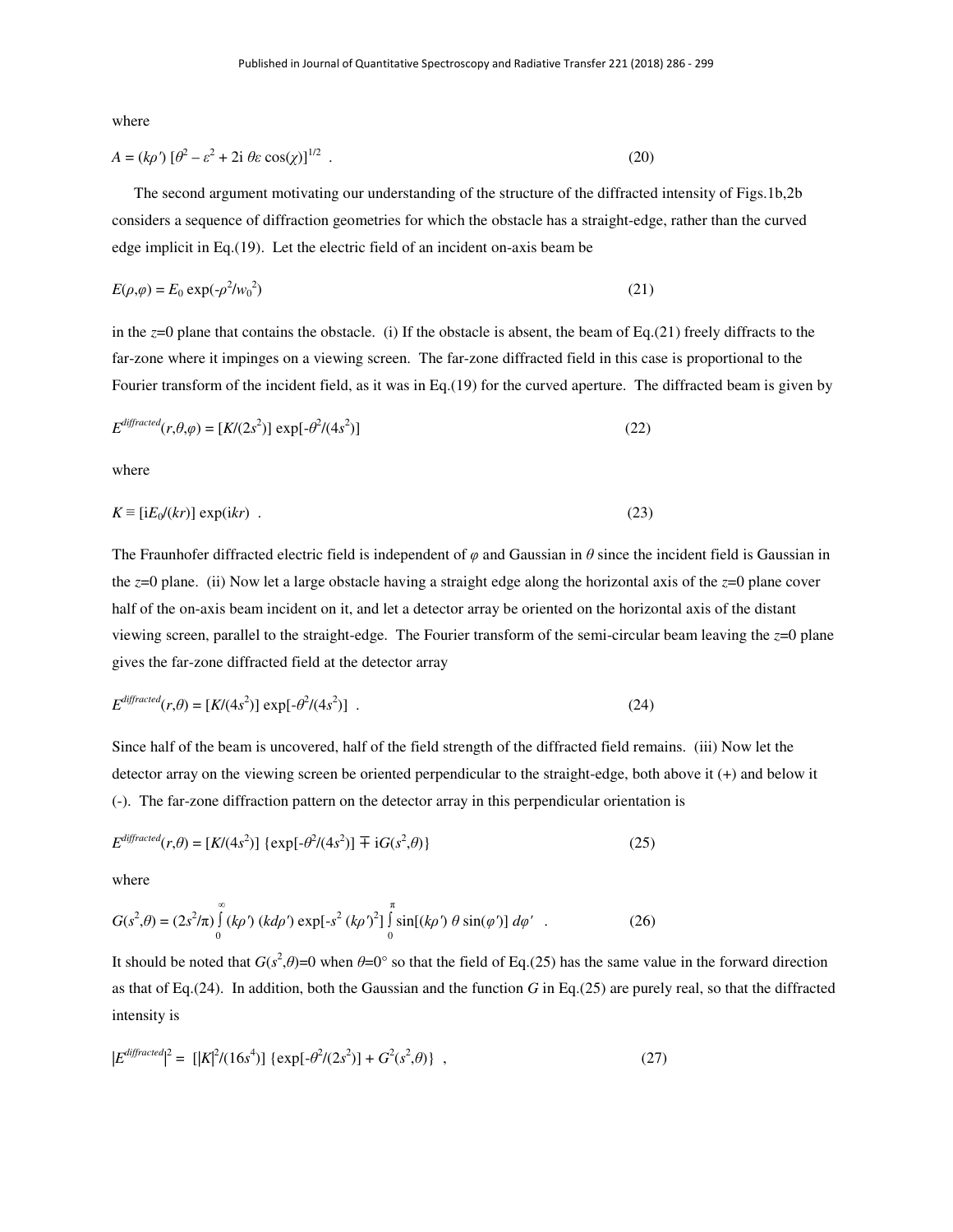both in the illuminated region above the straight-edge and in the shadowed region below it. We conclude from (ii) and (iii) that although half of the original Gaussian beam is transmitted beyond the straight-edge, the far-zone diffraction pattern has a much simpler structure when the detector array on the viewing screen is oriented parallel to the straight-edge than when it is perpendicular to it.

Now let the coordinate axes in the *z*=0 plane and on the viewing screen remain fixed while both the beam and straight-edge are translated through the vertical distance  $\rho_0$  in the  $z=0$  plane, perpendicular to the horizontal direction of the straight-edge. (iv) If a detector array on the viewing screen is oriented parallel to the horizontal straight-edge as in (ii), the diffracted field at the detector array is again given by Eq.(24). Nothing has changed since the semicircular beam leaving the *z*=0 plane has been translated perpendicular to the horizontal detector array. (v) But if the detector array is now oriented perpendicular to the horizontal straight-edge as in (iii), the diffracted field is

$$
E^{differential}(r,\theta) = [K/(4s^2)] \{ \exp[-\theta^2/(4s^2)] \mp iG(s^2,\theta) \} \exp(ik\rho_0) \quad . \tag{28}
$$

Since the beam and straight-edge have been translated in the direction of the detector array, the Fourier transform of the initial field distribution acquires the translation phase term  $\exp(ik\rho_0)$ . The diffracted intensity continues to be given by Eq.(27).

These five examples provide an analogy to the problem of current interest since the geometry of (iv) is analogous to that of Fig.2a, with the edge in question being the curved edge of the sphere rather than a straight-edge, and the detector array in the scattering plane oriented in the *y* direction. Similarly, the geometry of (v) is analogous to that of Fig.1a with the detector array again oriented in the *y* direction. Since  $\rho_0=40\mu$ m and  $a=43.3\mu$ m, roughly half of the incident beam is cut off by the spherical particle, as in the straight-edge cases (ii)-(v) discussed above. According to Eq.(24) for cases (ii,iv), if exactly half of the incoming beam was cut off by the straight-edge, the intensity at the diffraction maximum of Eq.(24) would be

$$
I^{differential}(0) = 1/(16s4) = 2.235 \times 108
$$
 (29)

The intensity of the diffraction maximum in Figs.1b,2b is  $2.28 \times 10^8$ , which is larger than the prediction of Eq.(29) by 2.0%. The predicted diffracted intensity in Eq.(24) for cases (ii,iv) is parabolic when graphed semi-logarithmically, and qualitatively fits the diffraction peak of Fig.2b quite well. In addition, an analog to the  $G^2(s^2,\theta)$  term in Eq.(27) for cases (iii,v) should broaden the diffractive peak for the geometry of Fig.1a with respect to that of Fig.2a.

The third argument for understanding the structure of the diffracted intensity considers the integral of Eq.(19) itself which describes a circular aperture, or a circular obstacle via Babinet's principle, rather than for the straightedge discussed in the previous paragraphs. By performing successive integration by parts, the integral can be evaluated analytically to give an infinite series of contributions [19,20]. One version of the result is appropriate for  $w_0 \le a$  where the beam is narrow and the circular aperture is wide, so that the aperture cuts off the outer portion of the beam. The other version is appropriate for  $w_0 > a$  where the beam is wide and the circular aperture is narrow, so that the small portion of the beam passed through the aperture resembles a plane wave with small amplitude and phase distortions. For the  $w_0 \le a$  case of interest here, let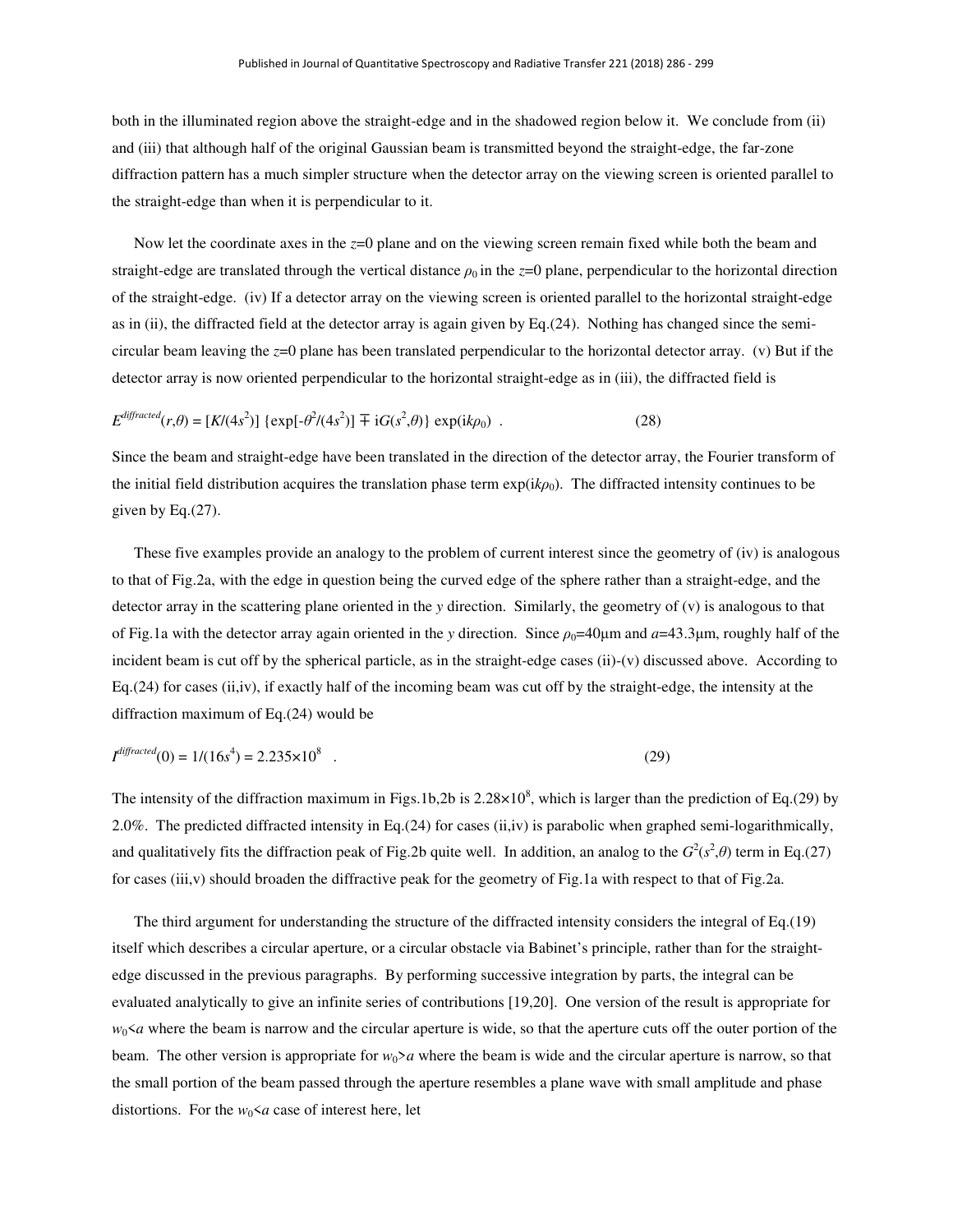$$
\theta' = \theta/\varepsilon \tag{30}
$$

be the near-forward scattering angle expressed in terms of multiples of *ε* of Eq.(4d). Then for a Gaussian beam incident off-axis with  $\varphi_0=180^\circ$  perpendicular to the  $\varphi=\pm 90^\circ$  and  $\theta\geq 0^\circ$  scattering plane as in Figs.2a,2b, Eq.(19) simplifies to

$$
E^{differential}(r,\theta,\varphi=\pm 90^{\circ}) = [K/(2s^{2})] \{ \exp[-\theta^{2}/(4s^{2})] - \exp[-(\rho_{0}^{2} + a^{2})/w_{0}^{2}] \sum_{n=0}^{\infty} [(\rho_{0}/a) (1-\theta^{2})^{1/2}]^{n} I_{n}[2\rho_{0}a(1-\theta^{2})^{1/2}/w_{0}^{2}] \}.
$$
\n(31)

The first term of Eq.(31) is the diffraction pattern of complete beam of Eq.(22) in order to accommodate the on-axis  $\rho_0 \rightarrow 0$  limit of Eq.(19). Since roughly half of the incident beam in Fig.2a with  $\rho_0 = 40 \mu m$  is cut off by the sphere with  $a=43.3\mu$ m, the infinite series of modified Bessel functions in the second line of  $(31)$  should add up to be roughly half of the first term in order to qualitatively resemble Eq.(24) for the straight-edge geometry of cases (ii,iv). The extra complication provided by modified Bessel functions is due to the fact that the edge of the particle projected into the *z*=0 plane is circular rather than straight.

For a Gaussian beam incident of f-axis with  $\varphi_0 = -90^\circ$  in the  $\varphi = \pm 90^\circ$  and  $\theta \ge 0^\circ$  scattering plane, the integral of Eq.(19) simplifies to

$$
E^{differential}(r,\theta,\varphi=90^{\circ}) = [K/(2s^{2})] \{ \exp[-\theta^{2}/(4s^{2})] \exp(\mp ik\rho_{0})
$$

$$
- \exp[-(\rho_{0}^{2} + a^{2})/w_{0}^{2}] \sum_{n=0}^{\infty} [\rho_{0}(1 \pm i\theta)/a]^{n} I_{n}[2\rho_{0}a(1 \pm i\theta)/w_{0}^{2}] \}.
$$
(32)

The infinite series of modified Bessel functions in Eq.(32) should qualitatively resemble the  $\pm$  i $G(s^2,\theta)$  term for the straight-edge obstacle of Eq.(25) for cases (iii,v), multiplied by the translation phase factor  $\exp(ik\rho_0)$ .

## **4. Debye Series Decomposition of the Co-Polarized and Cross-Polarized Scattering Amplitudes**

The TM and TE Lorenz-Mie partial wave scattering amplitudes  $a_n$  and  $b_n$ , respectively, can be exactly decomposed into an infinite series of terms, called the Debye series [13-17], which in the short wavelength limit, 2π*a*/*λ*≫1, can be interpreted as diffraction of the partial wave *n*, external reflection, transmission, and transmission following *p*-1 internal reflections with *p*≥1. In order to guarantee convergence in the *n*→∞ limit, diffraction and external reflection are combined together as the *p*=0 term of the series. The Debye series for VV scattering for a Gaussian beam incident off-axis in the scattering plane has previously been computed and analyzed [21,22], and need not be considered further here. Rather, in this section we focus on VV, VH, HV, and HH scattering for a Gaussian beam incident off-axis perpendicular to the scattering plane. Figure 5 shows the  $p=0,1,2,3$  Debye series terms replacing the complete  $a_n$  and  $b_n$  in the exact GLMT scattered intensity, in each of the four polarization channels in the  $\varphi=90^\circ$ scattering plane. The beam has  $λ=0.5145μm$ ,  $w_0=20μm$ ,  $ρ_0=40μm$ ,  $φ_0=180°$  and the particle has  $a=43.3μm$ ,  $M=1.33$ . For comparison, Fig.5 also repeats the exact GLMT results of Figs.4,5 of [1] which use the complete partial wave scattering amplitudes  $a_n$  and  $b_n$ .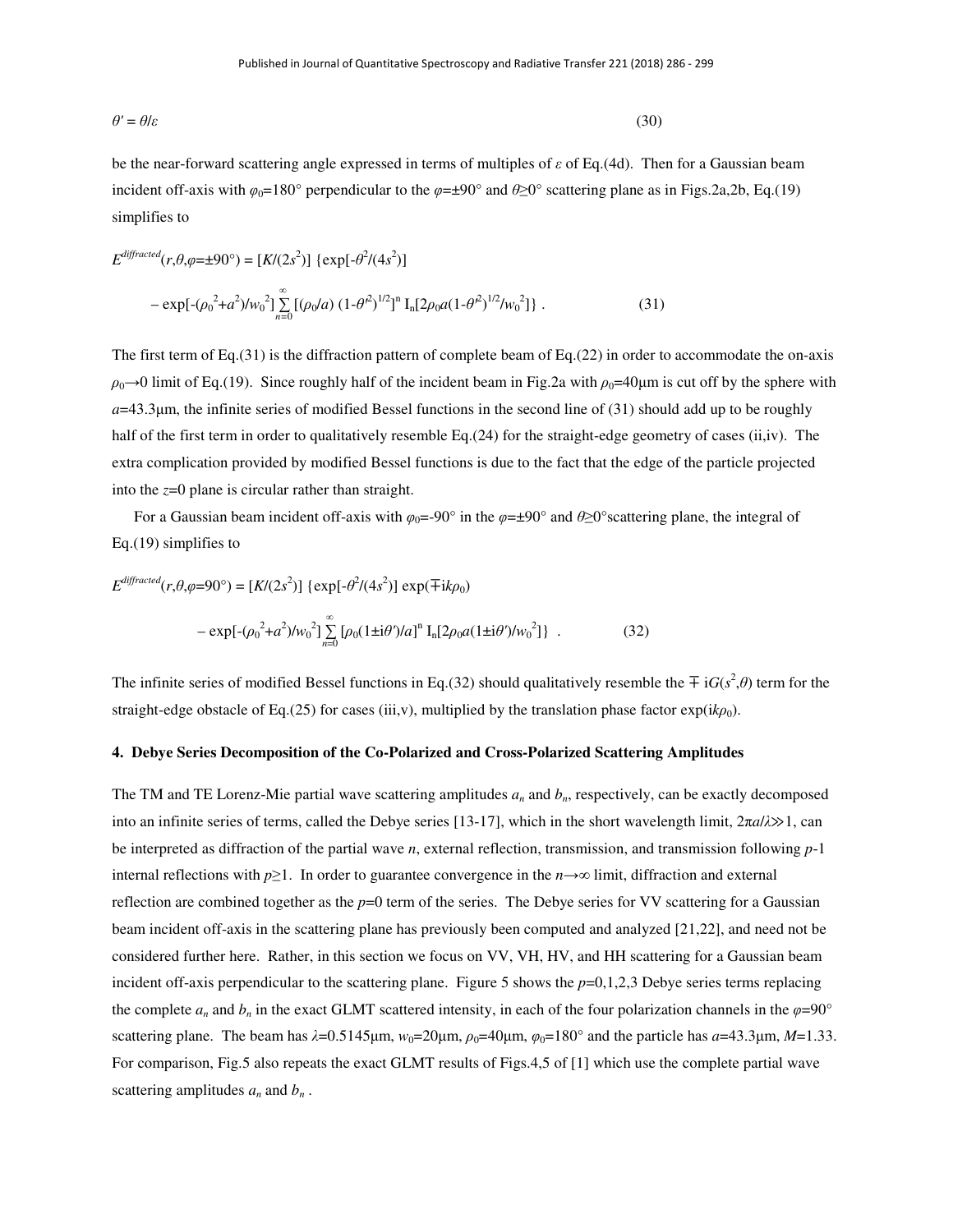

Fig.5. Exact GLMT VV, VH, HV, HH scattered intensity as a function of the scattering angle *θ* of Figs.4,5 of [1], and the *p*=0,1,2,3 terms of the Debye series decomposition of the scattering amplitudes.

As was seen in Sec.3, both the VV and HH intensities are dominated diffraction for 0°<*θ*<1°. They are then dominated by transmission for 1°<*θ*<40°. At this point external reflection, transmission, and scattering with two internal reflections (*p*=3) become comparable in strength, causing a complicated high-frequency interference pattern for 40°<*θ*<90°. In the HH channel, the role of external reflection is reduced near the Brewster angle dip occurring at *θ*<sup>*B*</sup><sub>0</sub>=73.9° in ray theory. External reflection then dominates for 90° ≤θ ≤ 140°, at which point the contribution of one internal reflection  $(p=2)$  becomes comparable in magnitude to external reflection. This produces another highfrequency interference pattern that continues and gradually widens as it enters the glory region, *θ*~180°. The progression of dominant terms is the same for VH scattering. But for HV scattering, the *p*=3 Debye term is too small at  $\theta \approx 60^\circ$  to interfere with external reflection and transmission. Rather, the *p*=3 term interferes with external reflection in the vicinity of the second order rainbow occurring at  $\theta^R$ <sub>3</sub>=129.9° in ray theory.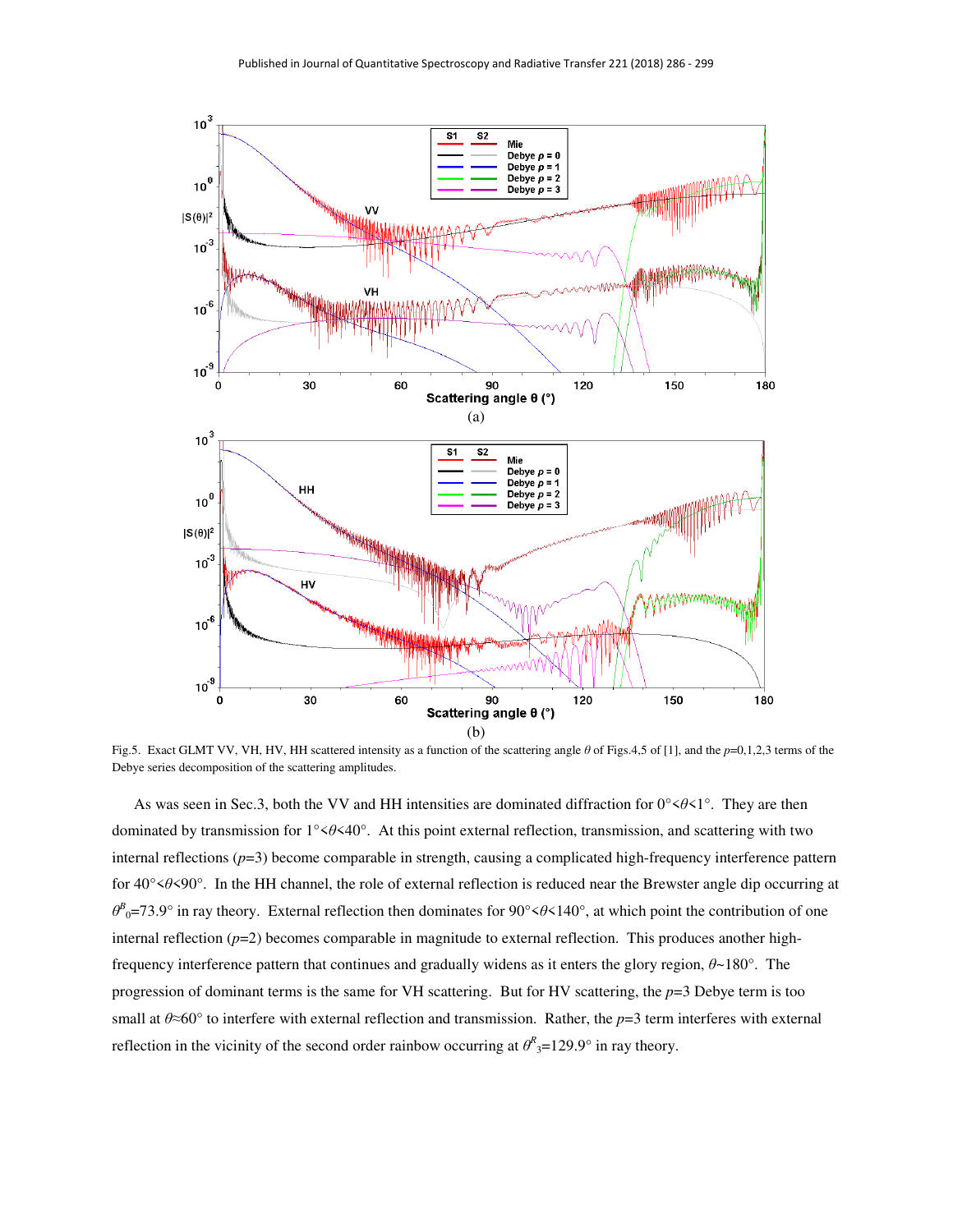Equations (10a),(10b) approximately relate the VH and HV scattering amplitudes to the VV and HH amplitudes for 0°≪*θ*≪180°. It was seen in Sec.3 and in [2] that for the example considered here, "much less than" means "to within about 1° of". Thus for  $\theta$  reasonably close to 0°, both  $|S_{VH}|^2$  and  $|S_{HV}|^2$  should be approximately given by  $\varepsilon^2|S_{VV}$  $-S_{HH}^2$ /sin<sup>2</sup>( $\theta$ ), and thus should be approximately equal to each other. Similarly, for  $\theta$  reasonably close to 180°, both  $|S_{VH}|^2$  and  $|S_{HV}|^2$  should be approximately given by  $\varepsilon^2 |S_{VV} + S_{HH}|^2 / \sin^2(\theta)$ , and thus should again be approximately equal to each other. Inspection of Fig.5 shows that this is roughly the case. At  $\theta=90^\circ$ , Eqs.(10a),(10b) predict that  $|S_{VH}|^2 \approx \varepsilon^2 |S_{VV}|^2$ , and  $|S_{VH}|^2 \approx \varepsilon^2 |S_{HH}|^2$ . Inspection of Figure 5 shows that at  $\theta = 90^\circ$  and for  $p = 0,3$ ,  $|S_{VH}|^2 \approx 2.5 \times 10^{-4} |S_{VV}|^2$ . Similarly, for  $p=0,1,3$ ,  $|S_{HV}|^2 \approx 2.5 \times 10^{-4} |S_{HH}|^2$ . This is in reasonable agreement with  $\varepsilon^2 = 2.68 \times 10^{-4}$  for this example. These results confirm the approximate validity of Eqs.(10a),(10b). They also explain why the TE  $p=2$  rainbow appears prominently in both the VH and HV intensities of Fig.5. The  $p=2$  rainbow occurs at  $\theta^R{}_2=137.5^\circ$  in ray theory. In Fig.5 the  $|S_{VV}|^2$  intensity is about  $10^{-1}$  at  $\theta_{2}^R$ , whereas the  $|S_{HH}|^2$  intensity is about  $10^{-3}$  there. This difference in strength is due to two effects. (i) The principal rainbow peak is absent for the TM polarization [16,23], thus suppressing the strength of the TM rainbow relative to that of the TE rainbow. (ii) As is seen in Fig.2a and Eqs.(16,17), rays incident in the scattering plane with *y*≈0 near the center of the sphere are much stronger than rays incident at *y*≈±*a* due to the Gaussian falloff of the incident beam. As *y* increases, the scattering angle of the *p*=2 rays decreases from  $\theta$ =180° to the Descartes rainbow angle at  $\theta^R$ <sub>2</sub>=137.5°. Near the rainbow angle these rays are called lower supernumerary rays. As *y* continues to increase, the scattering angle of the rays then increases to the critical angle  $\theta^C = 165.0^\circ$  for grazing incidence. These rays are called upper supernumerary rays. The strength of the rays continually decreases during this progression. This effect serves to weaken the  $p=2$  upper supernumerary rays with respect to the lower supernumerary rays, thus more rapidly damping out the supernumerary interference pattern. It also is the cause of the continuous rise in  $p=2$  scattering as  $\theta \to 180^\circ$ . Since  $|S_{VV}|^2 \approx 10^{-1}$  and  $|S_{HH}|^2 \approx 10^{-3}$  at the *p*=2 rainbow and cos( $\theta^R$ <sub>2</sub>)=-0.737, Eqs.(10a),(10b) predict that the *S<sub>VV</sub>* contribution to both VH and HV scattering will dominate over the  $S_{HH}$  contribution in the vicinity of the  $p=2$  rainbow.

Figure 7a of [21] where 2π*a*/*λ*=529 and Fig.2a of [25] where 2π*a*/*λ*=100 show that for plane wave incidence, the *p*=0 external reflection intensity decreases only very slowly from *θ*≈0° to *θ=*180°. But for VV, VH, HV, and HH scattering in Fig.5 where  $2\pi a/\lambda$ =529, the external reflection intensity increases as a function of  $\theta$  and dominates the scattering for 90°<*θ*<140°. This can be explained by the fact the incident rays in Fig.2a increase in strength from *y*≈±*a*, corresponding to *θ≈*0°, to *y*≈0, corresponding to *θ≈*180°. The *p*=1 contribution in Fig.5 to VV scattering is nearly equal to that of HH scattering, and is similar to the monotonic decrease of the *p*=1 contribution for plane wave incidence in Fig.7a of [21] and Fig.2b of [24]. Similarly, the  $p=1$  contribution to VH scattering in Fig.5 is nearly equal to that of HV scattering, and goes to zero as  $\theta \rightarrow 0^\circ$ , as was shown in [2]. In ray theory, grazing incident rays are transmitted with zero intensity at the critical scattering angle  $\theta^C$ <sub>1</sub>=82.5°. In wave theory, the scattered intensity continues beyond this angle due the Fock transition to electromagnetic surface waves [15]. The surface wave contribution is evident in Fig.5 for *θ*>82.5°. The rate of falloff is roughly linear in the semi-logarithmic figure, indicating that the surface wave attenuation is roughly exponential, as it was for plane wave incidence. Since the strength of the incident rays decreases from  $y \approx 0$  to  $y \approx \pm a$  as the scattering angle decreases from  $\theta = 0^\circ$  to  $\theta^C$ <sub>1</sub>, the  $p=1$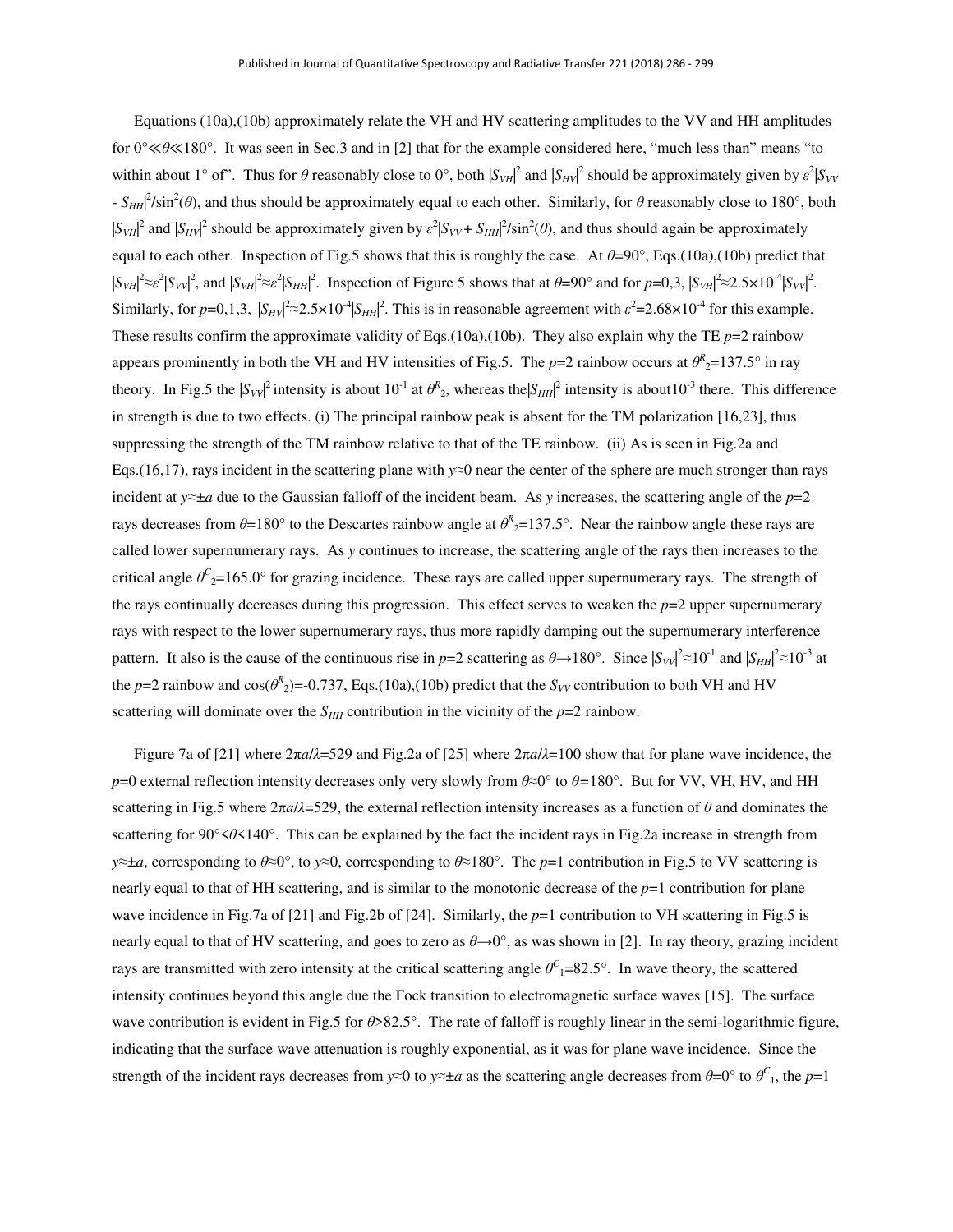intensity for off-axis incidence perpendicular to the scattering plane should fall off faster than it does for plane wave incidence.

As mentioned above, the major difference of the  $p=2$  TM rainbow from the TE rainbow for both plane wave and off-axis Gaussian beam incidence perpendicular to the scattering plane is the suppression of the principal rainbow peak due to the fact that the TE rainbow scattering amplitude is approximately proportional to the Airy function  $Ai(x)$ , while the TM rainbow scattering amplitude is approximately proportional to a linear combination of  $Ai(x)$  and its derivative [16,23], Ai'(*x*). However, the difference of the  $p=3$  TM rainbow in the HH scattering channel in Fig.5 from the TE rainbow in the VV scattering channel is more substantial, and is similar to the differences encountered in  $p=3$  scattering of a plane wave, as seen in Fig.11 of [24]. The  $p=3$  rainbow in the HH channel is almost devoid of supernumeraries for 110°<*θ*<125°, and has a low-amplitude, strong-contrast interference pattern for 95°<*θ*<105°. This behavior may be understood as follows. As rays are incident in the horizontal scattering plane from the sphere center *y*≈0 to its edge *y*≈*a*, the *p*=3 deflection angle  $\Theta$  (scattering angle  $\theta$  in parentheses) starts at  $\Theta$ =360° ( $\theta$ =0°). It then decreases (increases) to the Descartes rainbow angle  $\Theta^R$ <sub>3</sub>=230.1° ( $\theta^R$ <sub>3</sub>=129.9°). The deflection (scattering) angle then increases (decreases) to the critical angle  $\Theta^C$ <sub>3</sub>=247.5° ( $\theta^C$ <sub>3</sub>=112.5°) for grazing incidence. Electromagnetic surface waves begin at this point, continue the role played by the upper supernumerary rays to larger *Θ* (smaller *θ*), and exponentially decrease as a function of *Θ* (increase as a function of *θ*). At the same time, the incident rays associated with the Gaussian beam progressively decreases in strength from the value given in Eq.(16) to the value given in Eq.(17). This causes the  $p=3$  scattered intensity to also decrease as a function of  $\theta$ , with the partial focusing associated with the *p*=3 rainbow temporarily boosting the scattered intensity back up before it continues to decrease again. Since the internal reflection Brewster angle for  $p=3$  scattering occurs for  $\theta^B=115.5^\circ$ in ray theory, the strength of the lower supernumerary rays near this angle and having impact parameter *b*≡sin(*θi*)~0.80 are greatly suppressed with respect to that of the upper supernumerary rays, severely reducing the bright-to-dark contrast of the supernumerary interference pattern. The oscillatory structure of  $p=3$  HH intensity in Fig.5 for 95°<*θ*<105° is due to interference of the nearly equal contributions of (i) electromagnetic surface waves that grow in strength as a function of  $\theta$  as they approach  $\theta^C$ <sub>3</sub>, with (ii) lower supernumerary rays of smaller impact parameters (e.g.  $b \sim 0.70$ ) that decrease in strength as a function of  $\theta$  due to a combination of (a) the decreasing strength of the incident Gaussian rays and (b) the approach to the Brewster angle region.

#### **5. Time-Domain Analysis of Co-Polarized and Cross-Polarized Scattering**

In time-domain scattering, an electromagnetic pulse is incident on the sphere, rather than a plane wave or a transversely localized beam of infinite temporal extent. In this section we take the pulse to be both spatially and temporally Gaussian. Its electric and magnetic field have a transverse half-width  $w_0$  and a temporal half-width  $\sigma/c$ . Its frequency spectrum is centered on the wavelength  $\lambda_0$  whose associated wave-number is  $k_0=2\pi/\lambda_0$ . When a spatially Gaussian beam of wave-number *k* is incident on the sphere, we denote the scattered field by  $E^{GLMT}(k, \theta)$ . Then for an incident pulse containing a spectrum of wave-numbers, the scattered electric field is the GLMT response of the single wave-number *k* integrated over the spectrum of the beam [25-31],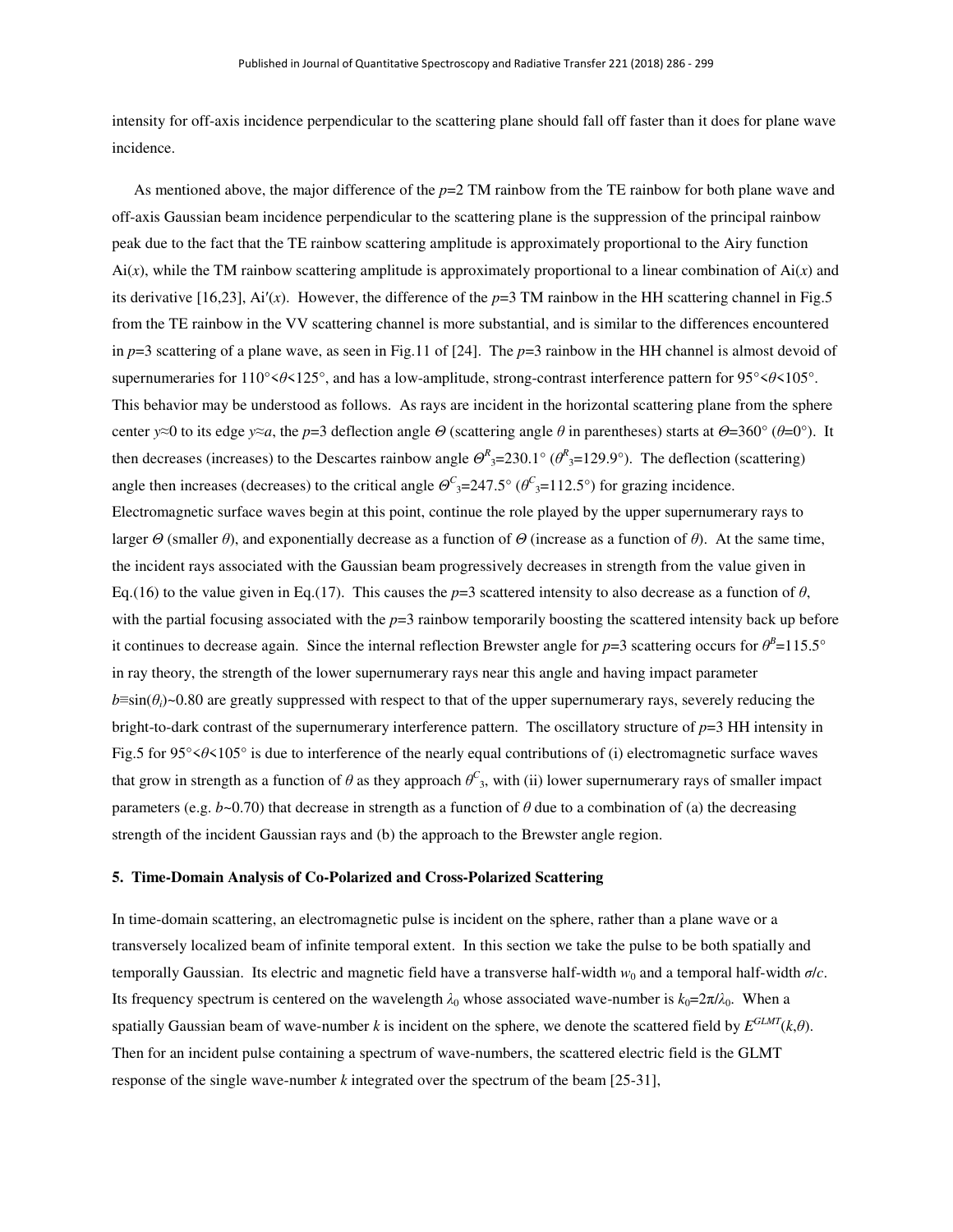$$
E_{scattered}(t,\theta) = \left[E_0 \sigma/(2\pi^{1/2})\right]_{-\infty}^{\infty} dk \ E^{GLMT}(k,\theta) \exp[-(k-k_0)^2 \sigma^2/4] \exp(-ickt) \ . \tag{33}
$$

Light scattered via certain physical processes, such as transmission, has a relatively short path length inside the sphere and exits it soon after the pulse's arrival. On the other hand, light scattered via other physical processes, such as transmission following a number of internal reflections, has a relatively long path length inside the sphere and exits it long after the pulse's arrival. In this way time-domain scattering displays the unique signature of each physical process contributing to scattering without having to explicitly calculate the terms of the Debye series.



Fig.6. Time-domain scattered intensity as a function of the scattering angle *θ* and time delay *t* of the exact VV scattering amplitude for a Gaussian pulse with  $λ_0$ =0.5145μm,  $σ/c$ =3.00fs, and  $w_0$ =20μm by a spherical particle with  $a$ =43.3μm,  $M$ =1.33. (a) The pulse is translated off-axis with *ρ*0=40μm, *φ*0=-90° in the *φ*=90° scattering plane. (b) A pair of coherent identical pulses are symmetrically translated off-axis with *ρ*0=40μm,  $\varphi_0 = \pm 90^\circ$  in the  $\varphi = 90^\circ$  scattering plane. (c) Intensity of the *p*=0 Debye term as a function of the scattering angle  $\theta$  for the beam with (i)  $\rho_0 = 40 \mu$ m, *φ*0=-90°, (ii) *ρ*0=40μm, *φ*0=90°, and (iii) the interference pattern for *p*=0 scattering when both beams are present.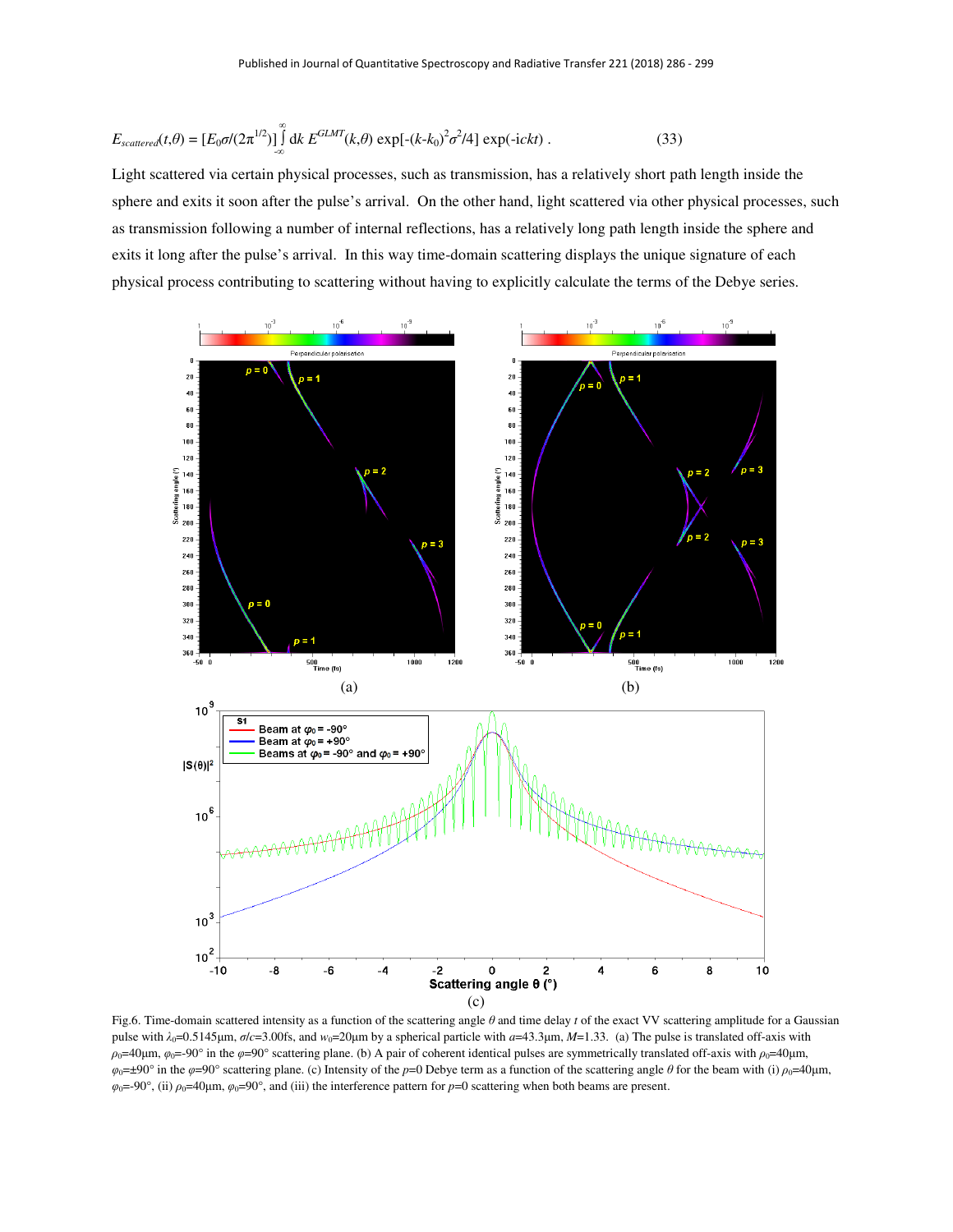Figure 6a shows the time-domain graph of the exact GLMT scattering amplitude of Eq.(3a) for the VV polarization channel for a Gaussian pulse with  $\lambda_0 = 0.5145 \mu m$ ,  $w_0 = 20 \mu m$  incident on a spherical particle with *a*=43.3μm, *M*=1.33. The temporal characteristics of the pulse are *σ*/*c*=3.00fs, giving a temporal full-width-at-halfmaximum of the electric field of 5.0fs. In the Fourier transform in Eq.(33), the wavelength range integrated over is 0.348μm≤*λ*≤0.985μm, corresponding to truncating the incident Gaussian intensity at -60dB. The pulse is translated off-axis with  $\rho_0=40\mu$ m,  $\varphi_0=90^\circ$  in the  $\varphi=90^\circ$  scattering plane. The integral in Eq.(33) was evaluated using a  $2^{13}$ =8,192 point Fast Fourier Transform (FFT), the details of which are given in the Appendix. The graph, with an angular resolution of Δ*θ*=1°, shows the signature of the *p*=0,1,2,3 Debye series processes. The graph is similar to that for scattering by a plane wave pulse having similar parameters, as shown in Fig.5 of [29], except that (i) the angular range of Fig.6a is unfolded to 0°≤*θ*≤360°, compared to the 0°≤*θ*≤180° angular range of Fig.5 of [29], and (ii) Fig.6a does not show the trajectories of rays incident with *y*>0 in Fig.1a because they are suppressed by the Gaussian falloff of the beam.

 Only one arm of the inverted-V signature of diffraction is present in Fig.6a at *θ*≈0°, *t*≈289fs due to light deflected past the *y*=-*a* edge of the sphere, whereas both arms are evident for plane wave incidence in Figs.5,6a of [29] due to rays of equal strength deflected past both the  $y=\pm a$  edges. The shape of the external reflection portion of the  $p=0$ signature is symmetric about the location of the axially incident ray at *θ*=180°, *t*≈0fs. But the reflected signal becomes progressively weaker for *θ*<180° and progressively stronger for *θ*>180° due to the strength of the rays of the incident Gaussian beam becoming weaker for  $y>0$  and stronger for  $y<0$ . The single arm of the diffraction portion of the *p*=0 signature for  $\theta \ge 0^\circ$ ,  $\approx 289$  fs is the continuation of *p*=0 external reflection for  $\theta \le 360^\circ$ . Similarly, the shape of the *p*=1 signature is symmetric about the location of the axial ray at  $\theta=0^\circ$ , *t*=384fs. But again the transmitted signal becomes progressively weaker for *θ*<0° (i.e. *θ*<360° in the figure) and progressively stronger for *θ*>0° due to the Gaussian falloff of the strength of the incident rays. The small portion of the *p*=1 signature for *θ*≤360°, *t*≈384fs is the continuation of the *p*=1 signature for *θ*≥0°. The inverted curving-V signals of the *p*=2,3 rainbows are also evident.

In order to validate our interpretation of the  $p=0,1,2,3$  structures in Fig.6a, Fig.6b shows the time-domain graph for a pair of identical coherent Gaussian beams with  $\rho_0 = 40 \mu m$ ,  $\varphi_0 = \pm 90^\circ$  incident on the particle. Whereas the single Gaussian beam of Fig.6a illuminated one side of the particle, the additional beam in Fig.6b now illuminates the other side. In particular, the pair of beams produces both arms of the characteristic inverted-V signature of diffraction by a plane wave, where light is deflected equally at both edges of the particle. Figure 6c shows the intensity of the  $p=0$ Debye term as a function of *θ* when the first beam alone is present, the second beam alone is present, and when both beams are present. The periodicity of the interference pattern produced when both beams are present corresponds to the interference of two effective point sources spaced by *d*=84.8±0.7μm. This is comparable to the particle diameter of 86.6μm, and can be interpreted as the combination of diffraction and external reflection at the two opposite edges of the particle being the two effective point sources of the interference pattern.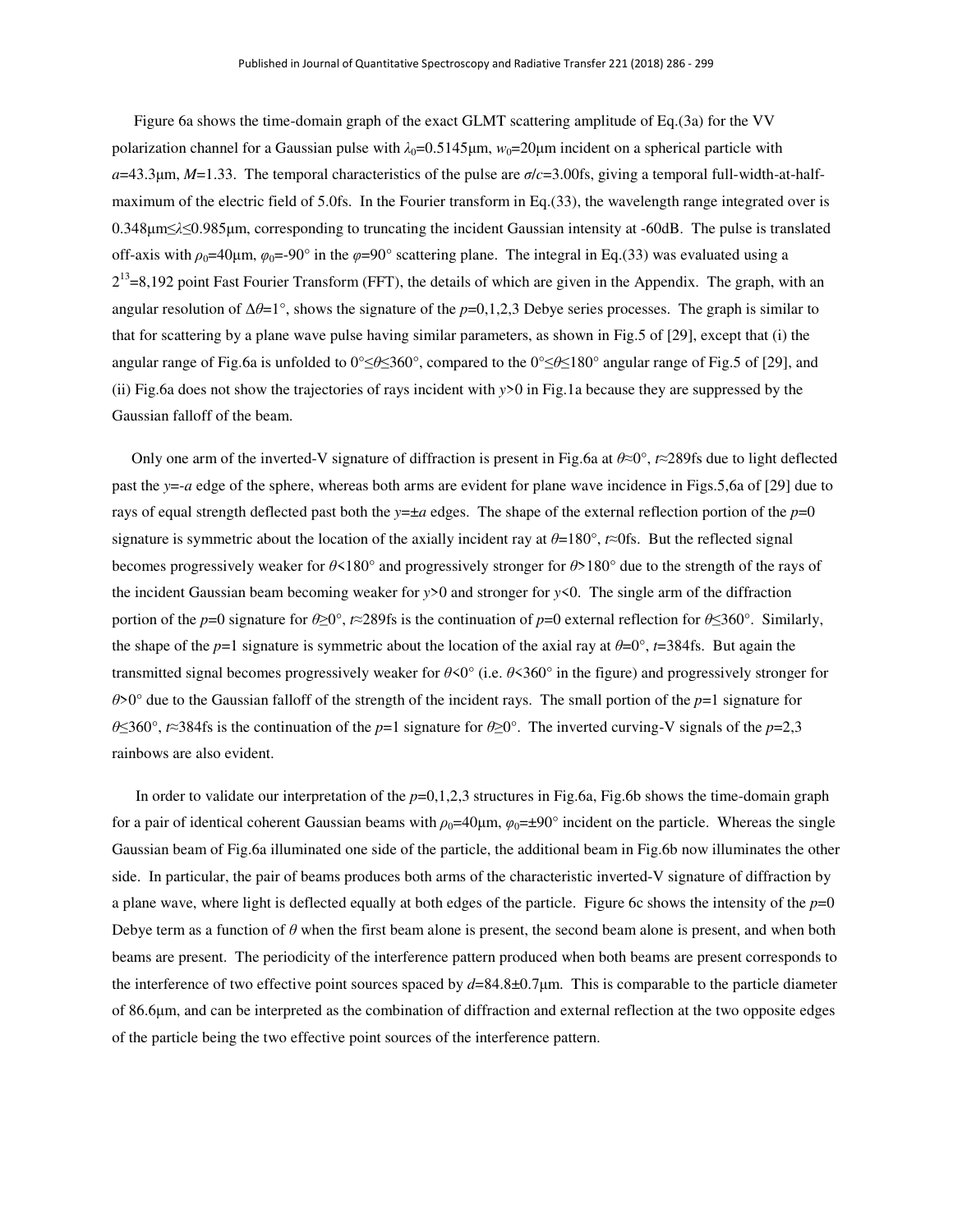

Fig.7. Time-domain scattered intensity as a function of the scattering angle *θ* and time delay *t* of the approximation of Eqs.(5),(11) for the same pulse and particle as Fig.6.

For comparison to Fig.6a, Fig.7 shows the time-domain graph of the approximation of Eqs.(5),(11) in the VV scattering channel for the same Gaussian pulse translated off-axis in the scattering plane, with Δ*θ*=2°, and using a  $2^{17}$ =131,072 point FFT to reduce the noise level and aliasing in the graph. The computer run time to produce Fig.7 was 18h using an Intel i7 processor running at 3.8GHz in "turbo-mode". Although the time delay matches that of Fig.6a for the *p*=0 signature, an echo of the *p*=3 rainbow signal is superimposed on it. The *p*=1,2,3 signals have the correct shape, but their time delay is shifted, and they are joined together rather than being distinct as in Fig.6a. At least three echoes of the *p*=1,2,3 structure occur with decreasing intensity at time delays in multiples of Δ*t*=295.03±0.18fs for larger *t*, and at least one occurs for smaller *t*. The reason for this artifact is not presently understood.

The problematical comparison between the approximation of  $Eqs.(5),(11)$  and the exact GLMT result for timedomain scattering occurs in spite of the good fit of the approximation to the overall magnitude of the exact GLMT intensity in the frequency-domain, as illustrated in Fig.1b here and Fig.1 of [2]. We believe the reason for the problematical comparison is as follows. The Fourier transform in Eq.(33) interrogates oscillations of the scattering amplitude with  $2^{17}$  reference spatial frequencies in order to precisely determine the phase of each component, and thus to determine its location on the time-domain graph. As was seen in Sec.4, the high-frequency oscillations in the exact GLMT intensity are caused by the interference of two or more Debye series processes of comparable magnitude. It was seen in Figs.1-6 of [2] that the phase of these oscillations for our approximation drifted with respect to the phase for the exact GLMT intensity. Our approximation was based on the asymptotic approximation of the associated Legendre functions  $P_n^m[\cos(\theta)]$ , and the GLMT angular functions  $\pi_n^m(\theta)$  and  $\tau_n^m(\theta)$  derived from them. This asymptotic approximation was valid for 0°≪*θ*≪180° and *n*≫1 in order to avoid the Bessel-function-like focusing behavior in the *θ*≈0°, 180° regions, and to ensure that there are a large number of undistorted oscillations of the functions in the angular region between the two focusing regions, respectively. It was seen in Sec.4 that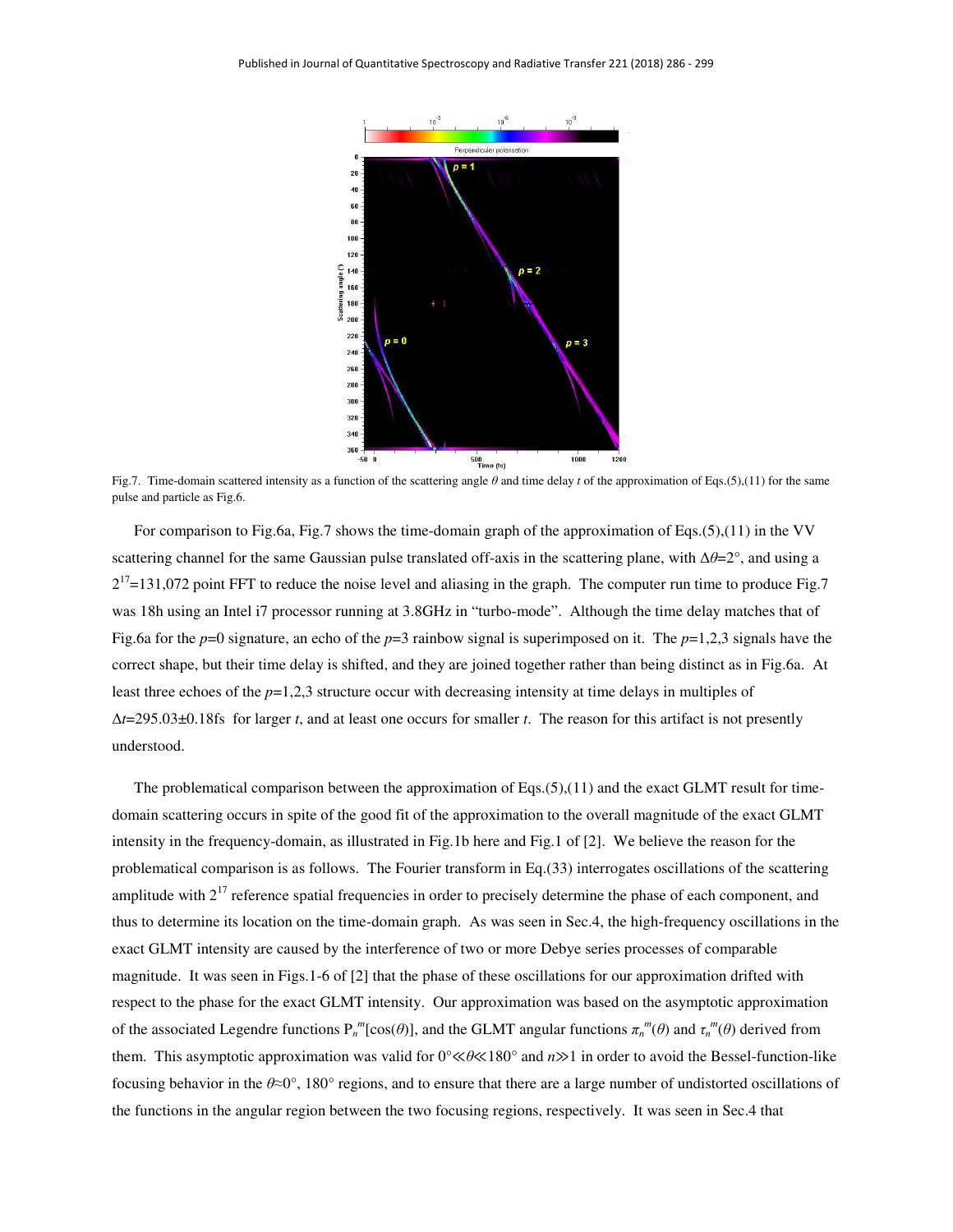scattering into the first half of the forward hemisphere and the last half of the backward hemisphere is frequently due to paraxial rays. Using the van de Hulst localization principle as a qualitative guide, such rays are expected to correspond to relatively low partial waves, where the asymptotic approximation to  $P_n^m[\cos(\theta)]$  is not valid. So when a particular high-frequency oscillation in the intensity is caused by a Debye series term dominated by large *n* interfering with another Debye series term, such as  $p=0,1$  in an angular region where it is dominated by small  $n$ , it is quite likely that our *n*≫1 approximation will not render the phase of the interference oscillation correctly. Prime examples of this are the *p*=0,1 interference in Fig.3 for 4°≤*θ*≤10°, and the interference of *p*=0 external reflection with the principal peak of the  $p=3$  rainbow in Fig.1 of [2]. We had noted in [2] that our approximation contains an infinite series of terms of order  $(T)$ ,  $(T/n)$ , and smaller. Only the first one or two terms of the series were used in obtaining Figs.3,4 here and Figs.1-6 of [2]. Including additional smaller terms of this series will not help resolve the phase drift of our approximation since all the terms in the series are derived from the *n*≫1asymptotic approximation of  $P_n^m[\cos(\theta)]$ . This appears to be a fundamental limitation of our approximation. But it should be of only minor consequence if the detector array used in scattering experiments is sufficiently coarse so as to not resolve individual high-frequency intensity oscillations.



Fig.8. Time-domain scattered intensity as a function of the scattering angle *θ* and time delay *t* of the VV Lorenz-Mie scattering amplitude for a plane wave pulse with  $λ_0=0.5145$ μm, *σ*/*c*=3.00fs by a spherical particle with *a*=43.3 μm, *M*=1.33.



Fig.9. Time-domain scattered intensity as a function of the scattering angle *θ* and time delay *t* of the VV Airy theory scattering amplitude for the same plane wave pulse and sphere as Fig.8.

This problematical comparison for time-domain scattering is an example of the importance of phase information in signals, which was stressed in a general context in  $[32]$ . In order to validate this conjecture, we computed  $p=2$ scattering of an *x*-polarized temporally Gaussian and spatially plane wave pulse with  $\lambda_0 = 0.5145 \mu m$ ,  $\sigma/c = 3.00$ fs by a spherical particle with *a*=43.3μm, *M*=1.33, giving a size parameter of 2π*a*/*λ*=529. The integral of Eq.(33) was evaluated using a  $2^{13}$ =8,192 point FFT with only the *p*=2 portion of the  $a_n$  and  $b_n$  partial wave scattering amplitudes,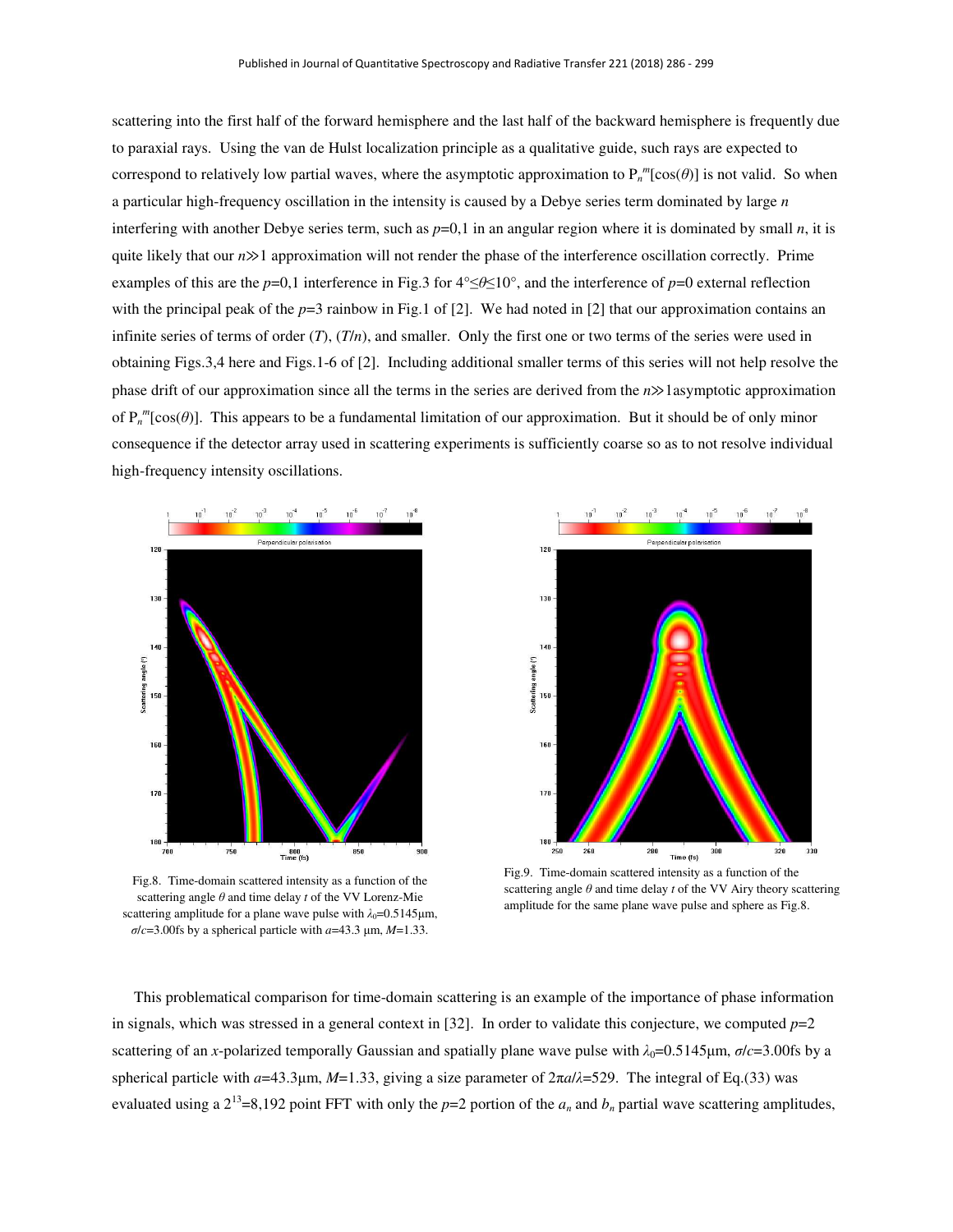as described in the Appendix. The resulting time-domain graph in the vicinity of the first-order rainbow is shown in Fig.8, and is quite similar to Fig.10 of [29] for slightly different pulse parameters. Time-domain scattering of the same beam by the same sphere was also computed with the exact Lorenz-Mie-Debye scattering response now being replaced by the Airy-theory response. For a sphere of this size, Airy theory gives a close approximation to the  $p=2$ scattered intensity as shown in Fig.3 of [24] where 2π*a*/*λ*=1,000. The phase of the Airy theory supernumerary interference pattern drifts only very slowly with respect to that of the exact Lorenz-Mie result. But the time-domain graph for Airy theory in Fig.9 exhibits substantial differences from that of Fig.8, even quite close to the rainbow's principal peak. The reason for this is that the two arms of the time-domain signature in Figs.8,9 are the contribution of the two supernumerary rays, whose coalescence produces the principal rainbow maximum in ray theory at *θ R* <sup>2</sup>≈137.5°, *t*≈730fs in Fig.8 and at *t*≈290fs in Fig.9. The difference in delay times is inconsequential, and merely reflects different conventions for the start of the delay-time clock. The phase of each of the supernumerary rays is given by

$$
\Phi = (4\pi a/\lambda) [2M \cos(\theta_t) + 1 - \cos(\theta_i)] + \zeta,
$$
\n(34)

where  $\theta_i$  is the angle of incidence of each of the two rays corresponding to the same scattering angle  $\theta$  given by

$$
\theta = 180^{\circ} + 2\theta_i - 4\theta_t \tag{35}
$$

*θ<sub>i</sub>* is the transmitted angle whose value is related to *θ<sub>i</sub>* by Snell's law, and  $\zeta$  is the non-path length scattering amplitude phase, which is 90 $^{\circ}$  for the lower supernumerary ray and 0 $^{\circ}$  for the upper supernumerary ray (see pp.206-207 of [11]). In Airy theory each of these phases is Taylor series expanded about the Descartes rainbow angle, and only the first two terms of the Taylor series expansion is retained [16]. This provides a good approximation to the rainbow intensity as a function of *θ* until the scattering angle gets sufficiently far into the supernumerary region. But the phase truncation is seen in Fig.9 to seriously distort the entire time-domain signature as a function of  $\theta$  and  $t$ , producing a symmetric behavior of the two supernumerary rays in Fig.9, rather than the correct asymmetric behavior of Fig.8. This example illustrates the importance of precise phase information for determining ray trajectories in time-domain scattering.

#### **6. Final Thoughts**

This study was motivated by the common perception that since cross-polarized scattering cannot occur for an electromagnetic plane wave incident on a single homogeneous spherical particle, it continues to be impossible when the incident beam is transversely localized. We found that this perception is incorrect, and that both co-polarized and cross-polarized scattering occur if an incident focused Gaussian beam is translated off-axis perpendicular to the scattering plane. The question then becomes why does cross-polarized scattering occur for this geometry? For scattering by a spheroid, the intuitive and easily visualized mechanism that produces nonzero cross-polarized scattering is that the plane of incidence of a skew ray changes at each interaction with the spheroid surface. Thus the direction of the components of the electric field perpendicular and parallel to the plane of incidence changes as well [33]. But for scattering by a sphere, the wave theory origins of cross-polarized scattering are less intuitive, and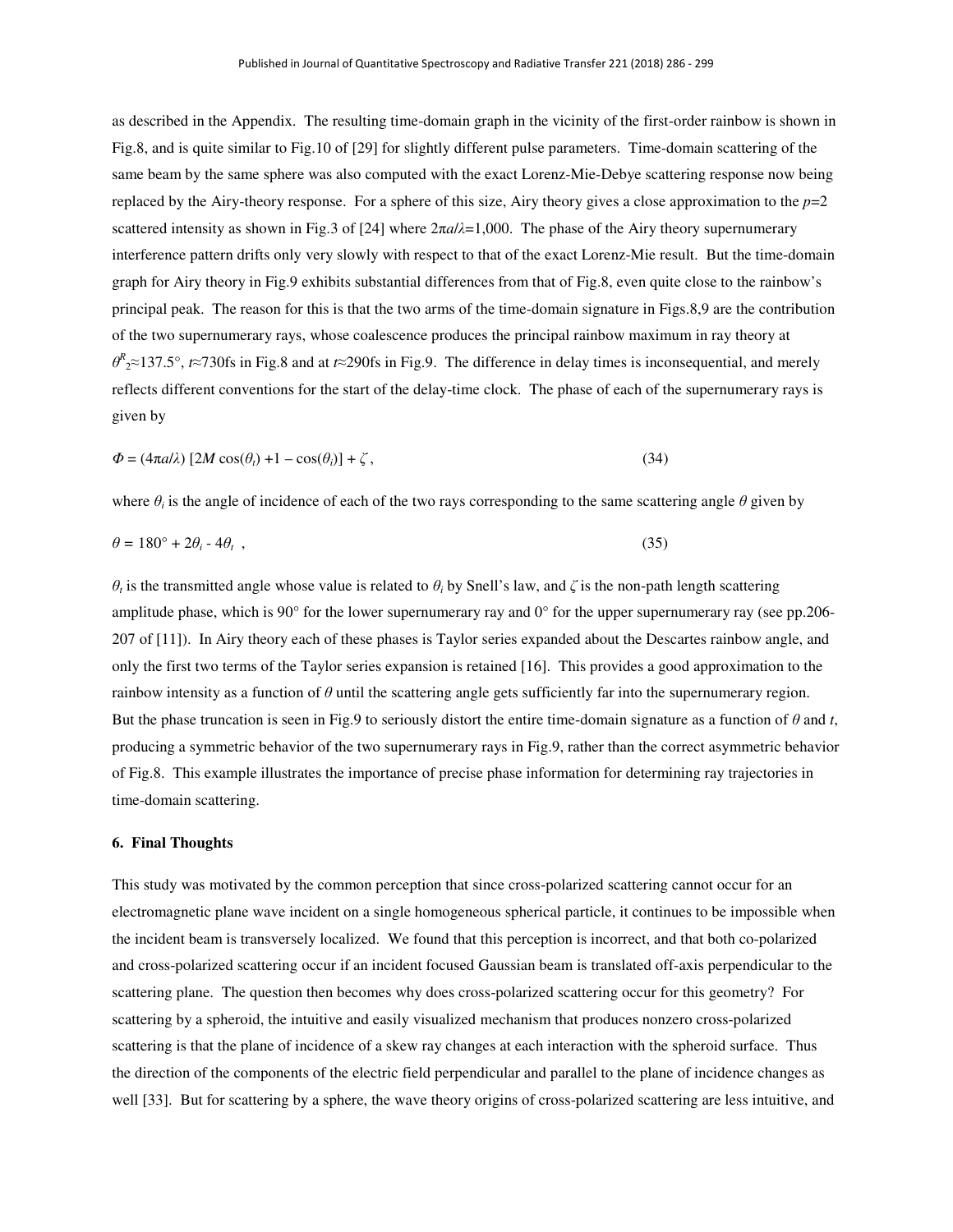are instead most easily arrived at using a rather abstract mathematical analysis. Cross-polarized scattering in these situations is due to the combination of circular symmetry breaking in wave theory for off-axis incidence, and the constraints imposed by the requirement that an off-axis electromagnetic beam satisfies Maxwell's equations.

 When the Gaussian beam is incident off-axis on the sphere, both the co-polarized and cross-polarized scattering amplitudes contain sums over partial waves and azimuthal modes, whereas scattering of a plane wave or an on-axis Gaussian beam requires only a sum over partial waves. The additional complexity encountered when attempting to deal with the sum over azimuthal modes appears to not necessarily be an inevitable feature of the theory. We devised an accurate approximation to the polarization-resolved scattering amplitudes which consists of an infinite series of contributions, each of which possesses the virtue that the sum over azimuthal modes can be evaluated analytically, both for *θ* in the near-forward- and near-back-scattering regions, as well as for 0°≪*θ*≪180°. The sum of the contributions for 0°≪*θ*≪180° was found to be rapidly convergent for large particles and moderately focused beams, with only one or two terms required to produce a close match to the overall magnitude of the exact GLMT polarization-resolved scattered intensity. We further probed the structure of the exact GLMT scattering amplitudes by examining the various terms of their Debye series expansion. We also further probed the structure of the approximation by assessing its accuracy in the time-domain, where precise phase information was found to be as important as precise magnitude information. We found that time-domain scattering accentuated the consequences of the phase drift in the high-frequency intensity oscillations inherent in our approximation. It is hoped that the lessons learned here in the development of this approximation can lead to further developments and simplifications of the GLMT version of electromagnetic scattering of a transversely focused off-axis beam by a spherical particle.

#### **Appendix**

The details of the FFT algorithm as used in obtaining Fig.6 are as follows. The angular frequency,  $\omega_0$ , corresponding to the central wavelength in the spectrum of the pulse,  $\lambda_0=0.5145\mu$ m, is  $\omega_0=3.66366\times10^{15}$  s<sup>-1</sup>. With *N*=8,192 angular frequencies sampled on a grid of spacing ( $\Delta\omega$ ), we chose  $\omega_0$  to be one-quarter of the maximum frequency *N*(Δ*ω*), or

$$
(\Delta \omega) = 4\omega_0 / N \tag{A1}
$$

The grid spacing,  $(\Delta t)$ , in the time-domain is then

$$
(\Delta t) = 2\pi/[N(\Delta \omega)] = \lambda_0/(4c) = 0.42875 \text{ fs},\tag{A2}
$$

which spatially corresponds to one-quarter of the central wavelength. This gives the Nyquist time  $t_{Nyquis} = N(\Delta t)/2$ , and the first alias time

$$
t_{alias} = N(\Delta t) = 3{,}512.32 \text{ fs.} \tag{A3}
$$

The time delay of the signature of each Debye series process will thus repeat at multiples of ±*talias*.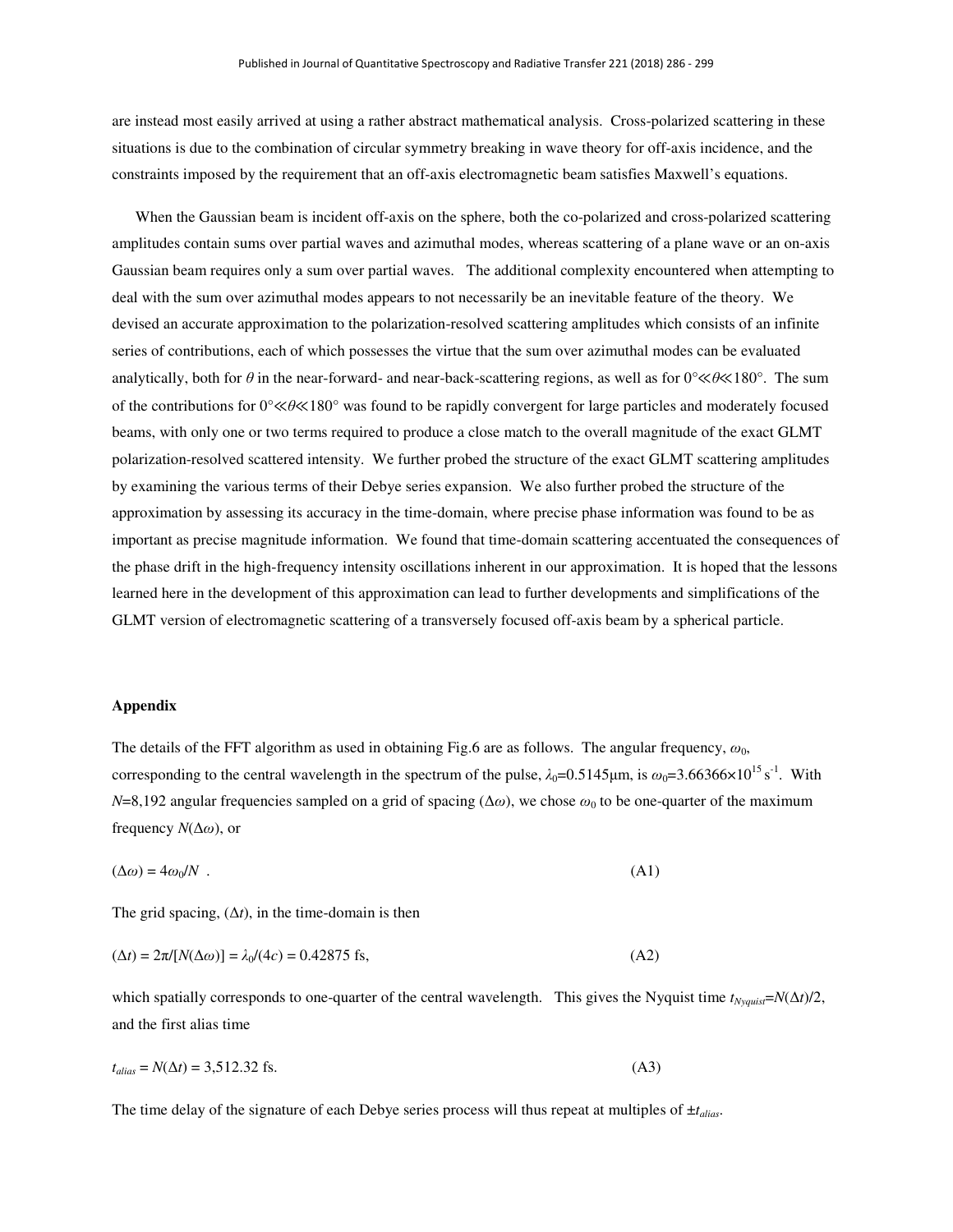The time delay of the axial ray of the *p* Debye process with respect to that of the externally reflected axial ray, which is taken to be zero delay time, is

$$
t_{\text{axial ray}} = 2apM/c = 383.9p \text{ fs} \tag{A4}
$$

and the time delay of the grazing incidence ray is

$$
t_{grazing\ incidence\ ray} = 2alc + 2ap(M^2-1)^{1/2}/c = (288.7 + 253.1p)
$$
fs. (A5)

The signature of the *p*=1 Debye process extends from 384 fs  $\le t \le 542$  fs, excluding the portion for  $t > 542$  fs due to electromagnetic surface waves. For the  $p=10$  Debye process, Eq.(A4) gives  $t_{\alpha x i a l r \alpha y} = 3,839$  fs, which is greater than  $t_{alias} = 3{,}512.32$  fs for  $N = 8{,}192$ . Consequently, the lower first-alias for  $p=10$  will appear at 327 fs, close to the time-domain signature of the *p*=1 Debye process. This is also the case for the lower first-alias of 11≤*p*≤15, where Eq.(A5) gives the lower first-alias time of the grazing incidence ray as 573 fs. In order to prevent Fig.6 from being contaminated by aliases of high-*p* processes, we computed the time delay signature of the 0≤*p*≤3 processes individually, and then composited them together. Since each individual signature has a localized range of time delays, its aliases will not occur in the time delay interval used in the compositing  $(-50 \text{ fs} \le t \le 1,200 \text{ fs} \text{ in Fig.6}).$ Alternatively, we could have used a much larger value of *N* with the entire GLMT response so as to hopefully move the aliases of high-*p* processes out of the range of the signature of the low-*p* processes of interest. This strategy was used in Fig.7 where we used  $N = 131,072$  for the time-domain representation of our approximation to the scattering amplitudes. Such large values of *N* imply very long computation times and computer memory can become an issue, which is why in Fig.7 we used  $\Delta\theta = 2^{\circ}$ , rather than the  $\Delta\theta = 1^{\circ}$  as in Fig.6.

#### **Acknowledgment**

P.L. and J.A.L. thank Prof. David Cannell of the University of California at Santa Barbara for a series of conversations that led to our investigation of cross-polarized scattering.

### **References**

[1] Lock JA, Laven P. Co-polarized and cross-polarized scattering of an off-axis focused Gaussian beam by a spherical particle. 1. Exact GLMT formalism. JQSRT 2018; 221; 260-272.

[2] Lock JA, Laven P. Co-polarized and cross-polarized scattering of an off-axis focused Gaussian beam by a spherical particle. 2. Sum over azimuthal modes. JQSRT 2018; 221; 273-285.

[3] Heinson WR, Chakrabarti A, Sorensen CM. Crossover from spherical particle Mie scattering to circular aperture diffraction. J Opt Soc Am A 2014;31:2362-4.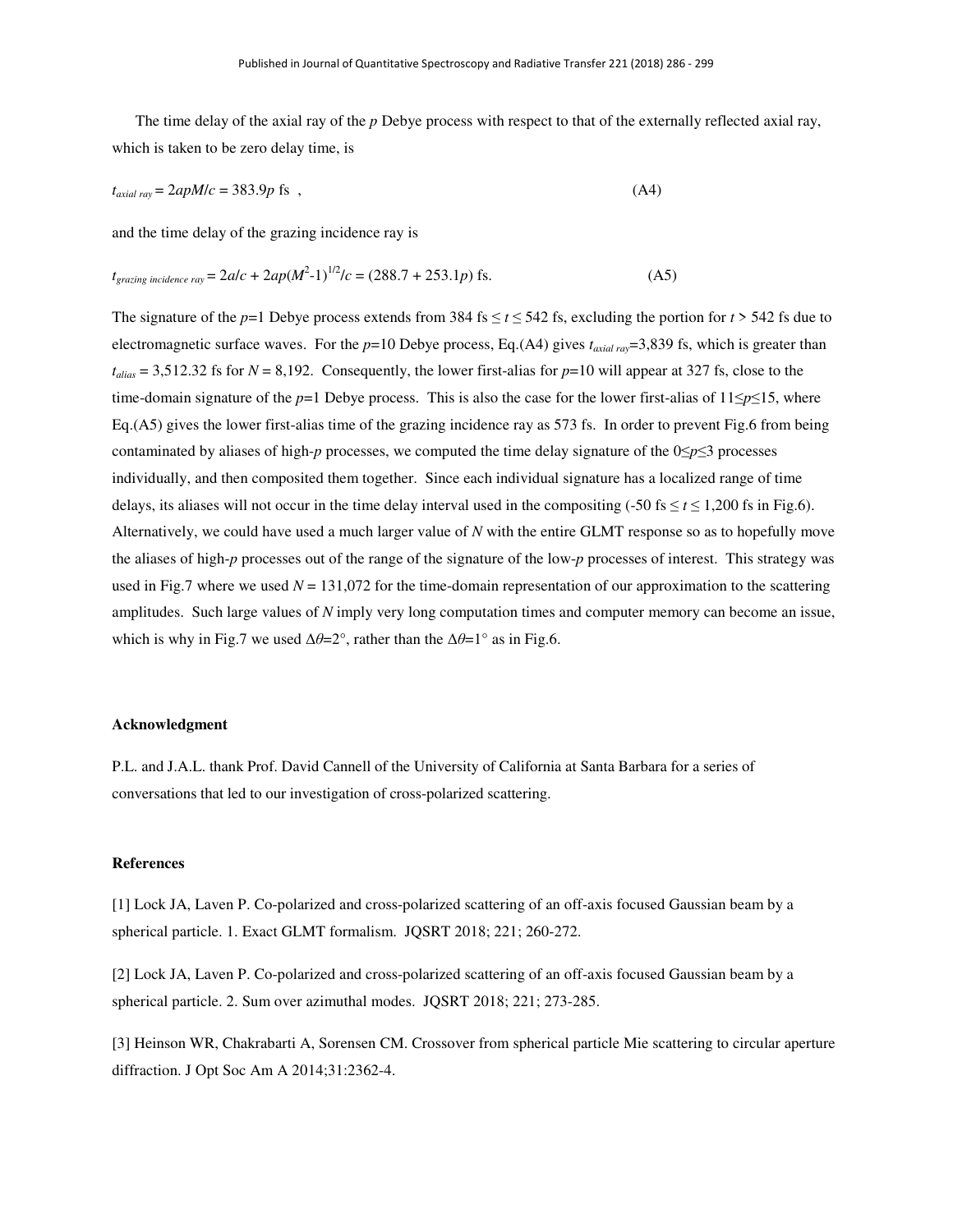[4] Berg MJ, Sorensen CM. A review and reassessment of diffraction, scattering, and shadows in electrodynamics. JQSRT 2018:210:225-39.

[5] Brillouin L. The scattering cross section of spheres for electromagnetic waves. J Appl Phys 1949;20:1110-25.

[6] Hodges JT, Gréhan G, Gouesbet G, Presser C. Forward scattering of a Gaussian beam by a nonabsorbing sphere. Appl Opt 1995;34:2120-32.

[7] Lock JA, Hodges JT. Far-field scattering of a non-Gaussian off-axis axisymmetric laser beam by a spherical particle. Appl Opt 1996;35:6605-16.

[8] Lock JA, Hodges JT. Far-field scattering of an axisymmetric laser beam of arbitrary profile by an on-axis spherical particle. Appl Opt 1996;35:4283-90.

[9] Chevaillier J-P, Fabre J, Hamelin P. Forward scattered light intensities by a sphere located anywhere in a Gaussian beam. Appl Opt 1986;25:1222-5.

[10] Gréhan G, Gouesbet G, Guilloteau F, Chevaillier J-P. Comparison of the diffraction theory and the generalized Lorenz-Mie theory for a sphere arbitrarily located into a laser beam. Opt Comm 1992;90:1-6.

[11] van de Hulst H. Light scattering by small particles. 1981:Dover;New York.

[12] Lock JA, Hovenac EA. Diffraction of a Gaussian beam by a spherical obstacle. Am J Phys 1993;61:698-707.

[13] Debye P. Das elektromagnetische Feld um einen Zylinder und die Theorie des Regenbogens. Phys Zeit 1908;9:775-8, reprinted and translated into English in Marston PL. ed. Geometric aspects of scattering, MS89. 1994:SPIE Press; Bellingham WA.

[14] van der Pol B, Bremmer H. The diffraction of electromagnetic waves from an electrical point source round a finitely conducting sphere, with applications to radiotelegraphy and the theory of the rainbow. Phil Mag 1937;24:825-64.

[15] Nussenzveig HM. High-frequency scattering by a transparent sphere. I. Direct reflection and transmission. J Math Phys 1969;10:82-124.

[16] Nussenzveig HM. High-frequency scattering by a transparent sphere. II. Theory of the rainbow and the glory. J Math Phys 1969;10:125-76.

[17] Lock JA. Cooperative effects among partial waves in Mie scattering. J Opt Soc Am A 1988;5:2032-44.

[18] Born M, Wolf E. Principles of optics, seventh ed. 1999: Cambridge University Press; Cambridge UK.

[19] Olafe GO. Diffraction by Gaussian apertures. J. Opt Soc Am 1970,60:1654-7.